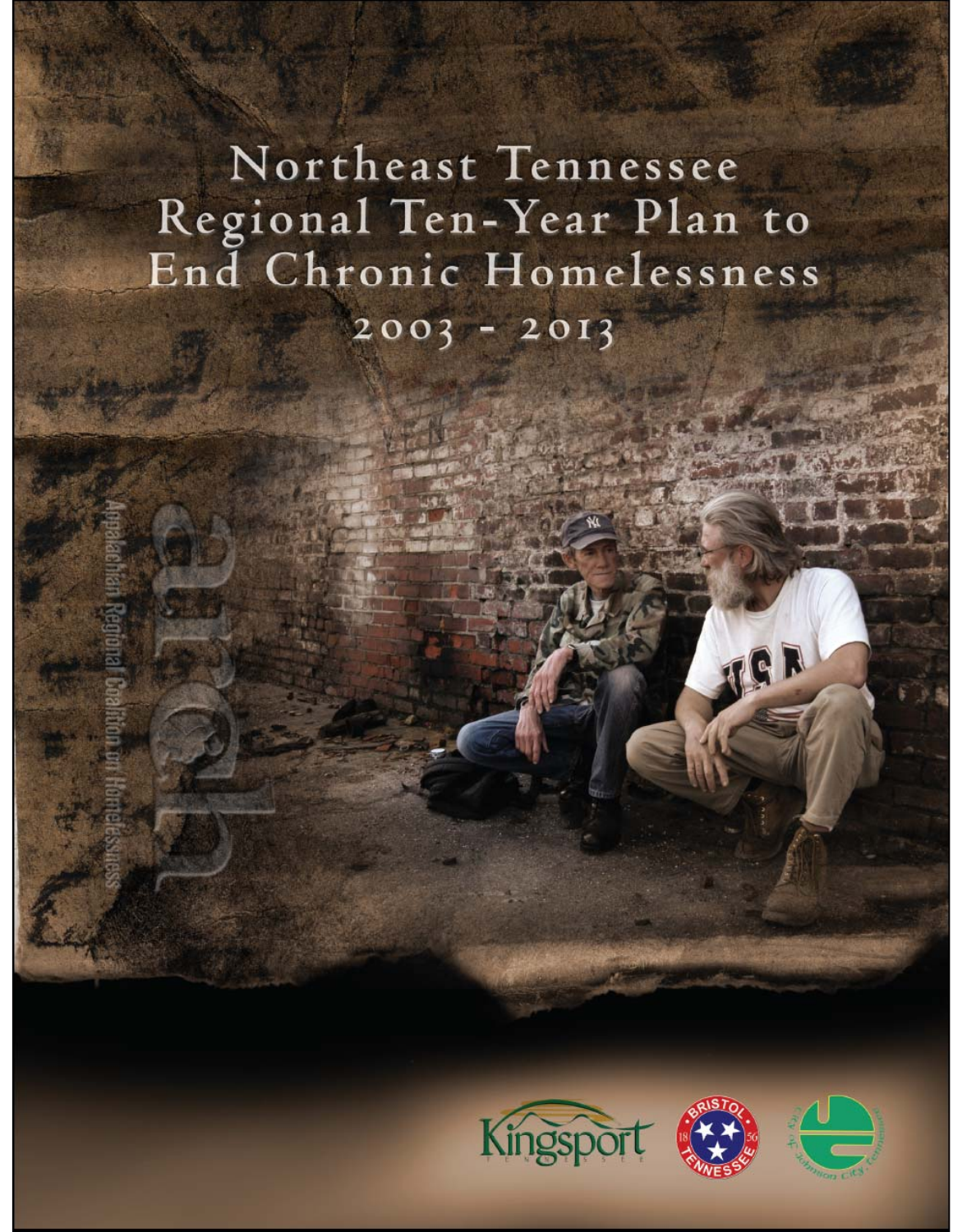# **TABLE OF CONTENTS**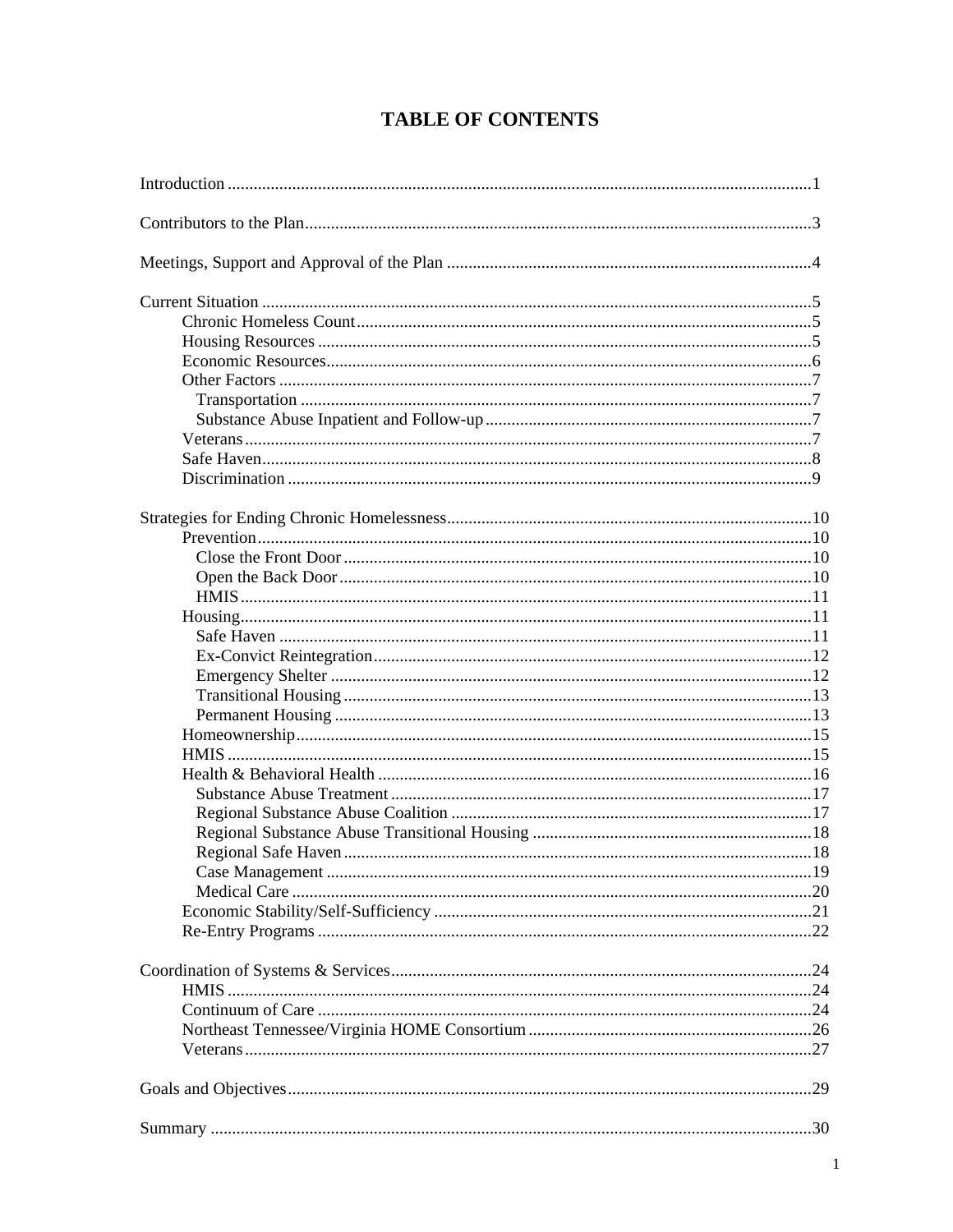## **INTRODUCTION**

In 2003, President George W. Bush set forth a goal to end chronic homelessness nationwide in ten years. The U. S. Department of Housing and Urban Development defines a chronically homeless person as "an unaccompanied homeless individual with a disabling condition who has either been continuously homeless for a year or more or has had at least four episodes of homelessness in the past three years." To be considered chronically homeless, a person must have been on the streets, living in a place not meant for habitation, or in an emergency shelter during these stays.

The Cities of Bristol, Johnson City and Kingsport have been charged with creating a Ten-Year Plan to End Chronic Homelessness. We are extremely fortunate in this region to have the Continuum of Care, Appalachian Regional Coalition on Homelessness, which serves the upper eight counties of Northeast Tennessee. The Community Development staffs of the three cities have worked in conjunction with ARCH to create a regional document that covers not only the cities, but the counties as well.

The Ten-Year Plan to End Chronic Homelessness in the Northeast Tennessee region covers the time period 2003-2013. This time period has been selected, even though the plan is being finalized in 2007, in part because of the vast amount of research, documentation and statistical data provided by the Appalachian Regional Coalition on Homelessness (ARCH). Through a series of public meetings in 2003, ARCH developed a very broad strategy to address homelessness from a regional perspective among the eight counties and municipalities of Northeast Tennessee. That plan, and the information gathered as part of working that plan, formed the foundation for this more specific look at chronic homelessness and strategies to break the cycle of homelessness.

On any given night in Northeast Tennessee, approximately 603 people are literally homeless—in emergency shelters, transitional or permanent supportive housing facilities for homeless people, or on the streets. Approximately 276 of those men and women can be found sleeping on park benches, under bridges and viaducts, behind dumpsters, in doorways of businesses, or in nooks and crannies. Sheltered individuals number 327. During 2003, no fewer than 603 unduplicated people were literally homeless during one specific 24-hour period, receiving shelter, housing, and/or services from the local network of service providers. Included in this number were 36 homeless families with children. These numbers represent a partial figure being simply those who the roughly 20 to 30 volunteers conducting the count were able to locate in the more than 2500 square miles of predominantly rural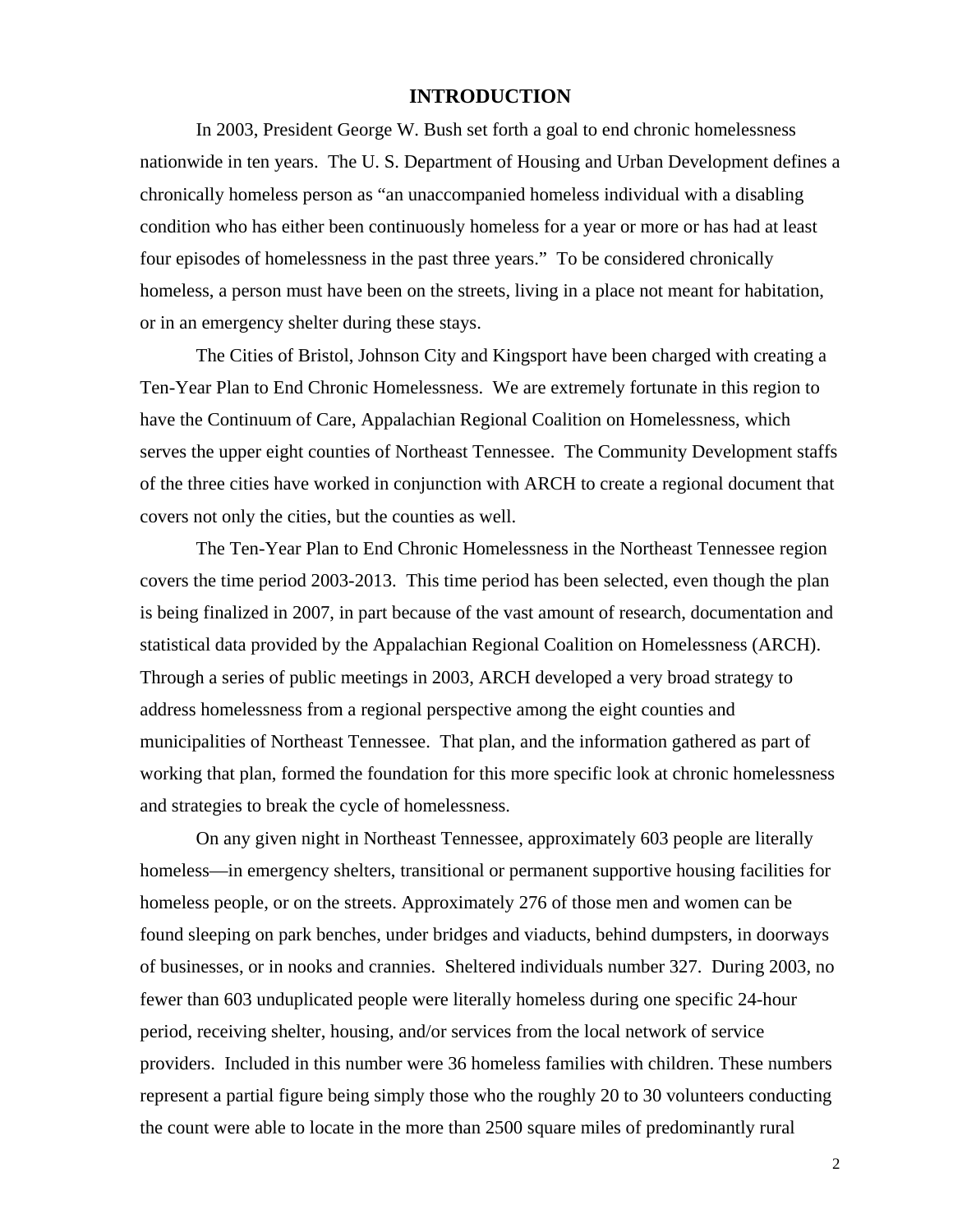Appalachian terrain encompassed by this region during this 24-hour period. The true number is not known and these figures should be treated as minimal or "best case."

Unfortunately, the numbers seeking shelter or housing represent only the tip of the iceberg for housing needs. The U. S. Department of Housing and Urban Development estimates there are 25,738 low and very-low income households in the region—the population most at risk of homelessness—have housing needs that are defined as paying more than 30% of their income for housing and/or living in substandard, overcrowded housing.

 This plan will present information about the current situation in this region surrounding homelessness in general and chronic homelessness in particular along with suggested strategies and specific actions that can be taken to mitigate the risk factors, provide opportunities for exiting homelessness, and to specifically target those experiencing extended or repeated episodes of homelessness.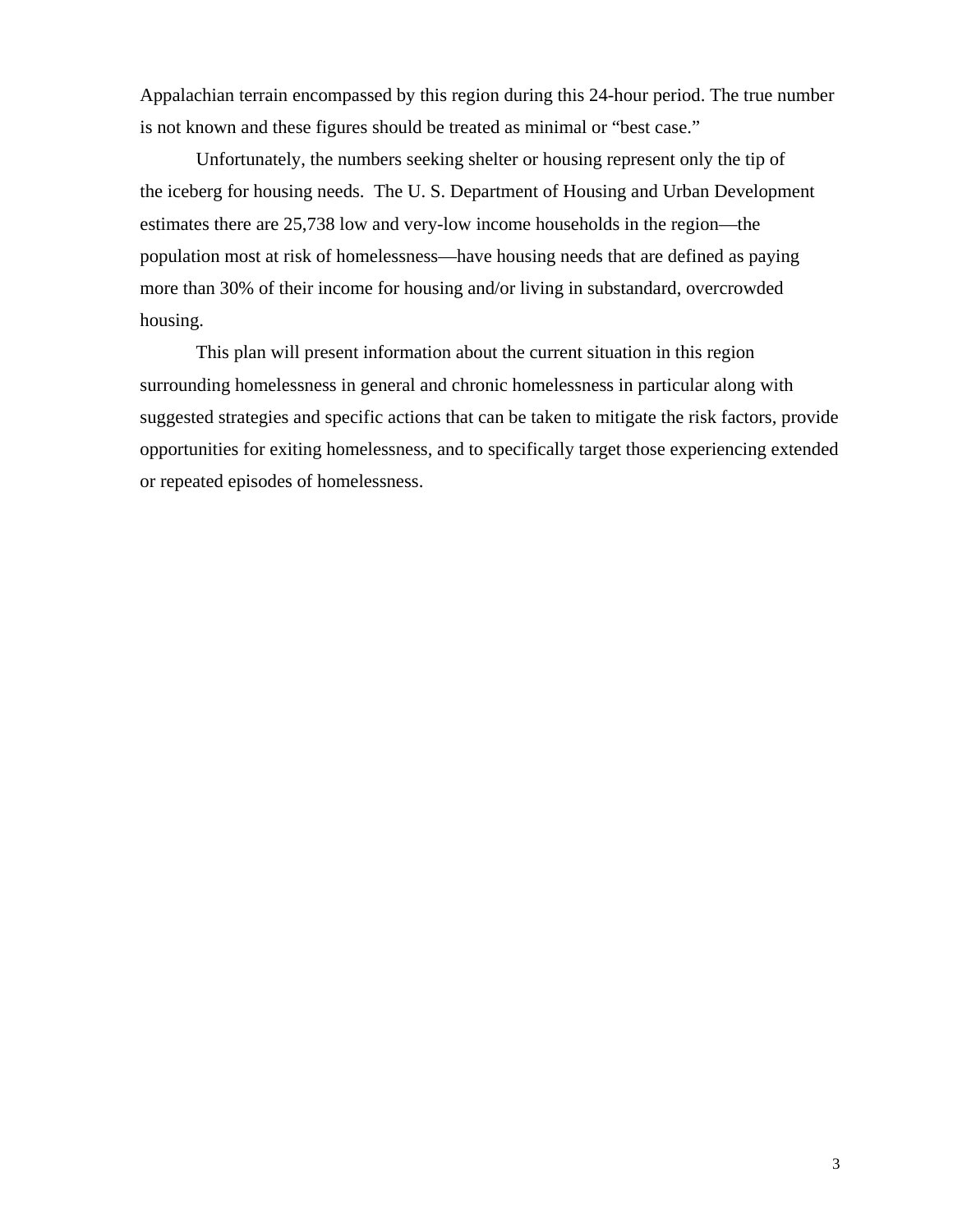# **CONTRIBUTORS TO THE PLAN**

The following is a list of agencies and individuals who participated in the creation of the Ten-Year Plan to End Chronic Homelessness in the upper eight counties of Northeast Tennessee. The Plan was prepared by the Community Development offices of the Cities of Bristol, Johnson City and Kingsport and the Appalachian Regional Coalition on Homelessness.

#### **APPALACHIAN REGIONAL COALITION ON HOMELESSNESS**

Abuse Alternatives AIDS Advocate Alliance for Business & Training AmSouth Bank American Red Cross Americorps/VISTA Appalachia Service Project Associated Builders Bank of Tennessee Benefits to Work Project Boones Creek Christian Church Bristol Tennessee Housing Authority BWSC (Architects) Catholic Charities Charity Check **CHIPS** Contact Concern Contact Ministries Creating Homes Initiative Creating Jobs Initiative Creative Energy Group Eastern Eight CDC ETSU BSW Department ETSU Psychology Department ETSU Service Learning First Tennessee Development District First Tennessee Human Resource Agency Frontier Health General Public Good Samaritan Ministries Habitat for Humanity Hope for Tennessee Horizon CDC Interfaith Hospitality Network Johnson City Downtown Clinic Day Center Job Corps King College Kingsport City Schools (Homeless Ed) Kingsport Housing & Redevelopment Legal Services of East Tennessee Manna House Milligan College Mountain States Health Alliance NAMI Tennessee Northeast Tennessee Career Center Northeast Community Service Agency Of One Accord Regional SETH Committee Region's Bank Ryan White Safe House Safe Passage Salvation Army/Bristol, Kingsport & Johnson City Second Harvest Food Bank State of Franklin Savings Bank The River Timber Creek Properties Timber Ridge Presbyterian Church TN Dept. of Labor & Workforce Dev. TN. Dept. of Mental Health & Dev. Disabilities (Recovery Services Division) Tennessee Vocational Rehabilitation Tusculum College University of Tennessee Corporate **Connections** Upper East TN Human Dev. Agency USDA Veterans Affairs Medical Center

COMMUNITY DEVELOPMENT ADVISORY BOARD (JOHNSON CITY, TENNESSEE) COMMUNITY DEVELOPMENT ADVISORY COMMITTEE (BRISTOL, TENNESSEE) FIRST TENNESSEE DEVELOPMENT DISTRICT MEMBERS OF THE GENERAL PUBLIC NORTHEAST TENNESSEE/VIRGINIA HOME CONSORTIUM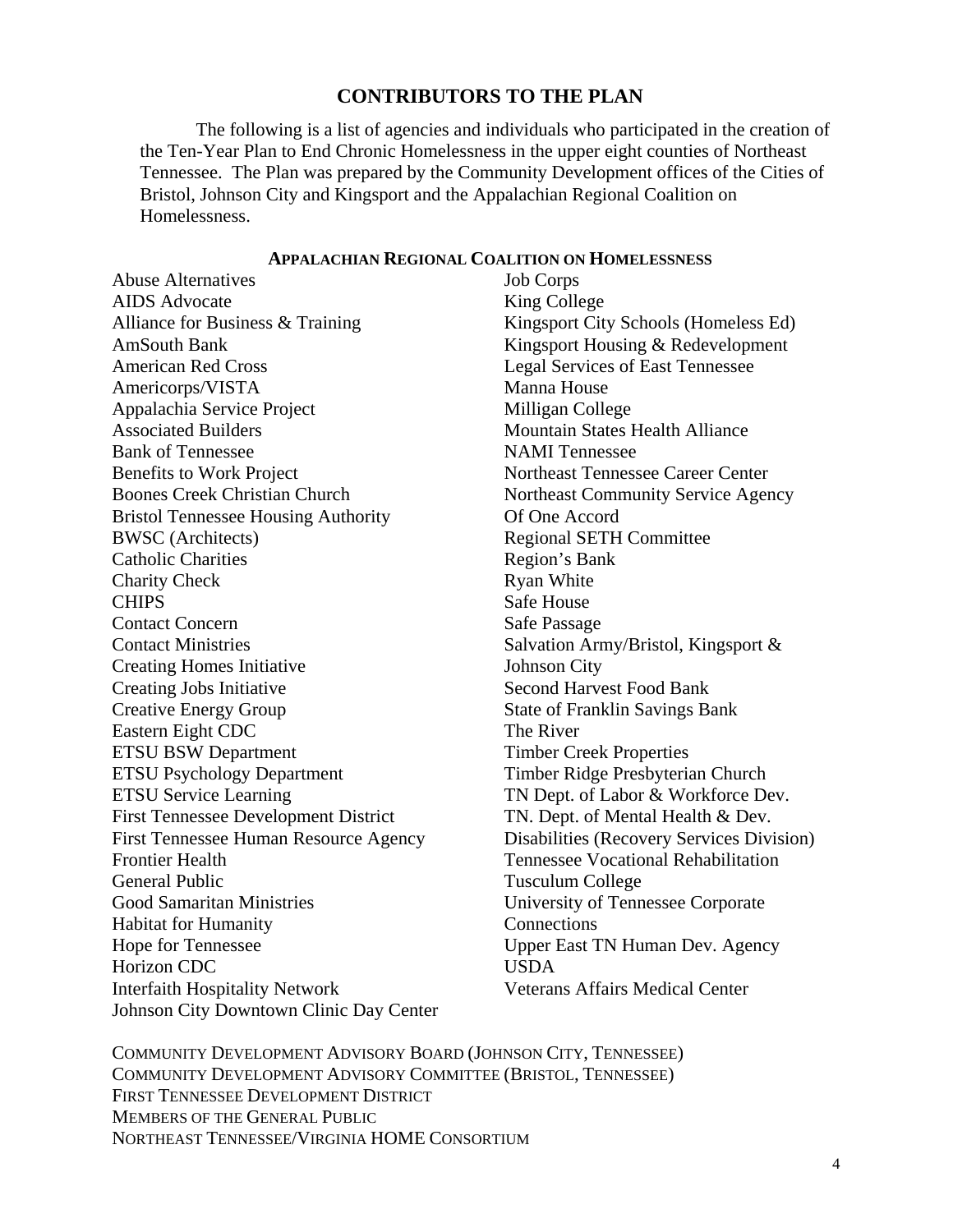# **MEETINGS, SUPPORT AND APPROVAL OF THE PLAN**

Community Development staff from the Cities of Bristol, Johnson City and Kingsport, along with staff from the Appalachian Regional Coalition on Homelessness, met on numerous occasions from November 2006 through April 2007 to compile data and solicit input from regional governments, nonprofit service providers and the public in the creation of a Ten-Year Plan to End Chronic Homeless in the Northeast Tennessee region. Staff also followed guides provided by the U. S. Interagency Council on Homelessness and the National Alliance to End Homelessness. Data was used from the ARCH 2003 Continuum of Care Exhibit One submitted to the U. S. Department of Housing and Urban Development. Ten-year plans from other cities in Tennessee and across the country were reviewed. Staff members are:

Steve Baldwin, City of Johnson City Jan Detrick, City of Bristol, Tennessee Mark Haga, City of Kingsport Todd Barkman, ARCH Director of HMIS Services Jeanne Price, CHI Regional Housing Facilitator Dreama Shreve, ARCH HMIS Specialist

The Northeast Tennessee Regional Ten-Year Plan to End Chronic Homelessness was presented to the following entities to solicit input and then to request their approval and support:

| February 13, 2007 | <b>ARCH</b> Meeting                                                | <b>Request Input on Draft Plan</b> |
|-------------------|--------------------------------------------------------------------|------------------------------------|
| March 7, 2007     | <b>First TN Development District Board</b><br><b>County Mayors</b> | <b>Request Input on Draft Plan</b> |
| March 13, 2007    | <b>ARCH</b> Meeting                                                | <b>Request Input on Draft Plan</b> |
| March 13, 2007    | <b>Bristol CDAC Meeting</b>                                        | <b>Request Input on Draft Plan</b> |
| March 28, 2007    | First Tennessee Human Resource Agency<br><b>County Mayors</b>      | Approval of Final Plan             |
| March 29, 2007    | <b>Johnson City Advisory Committee</b>                             | Approval of Final Plan             |
| April 10, 2007    | <b>Bristol CDAC Meeting</b>                                        | Approval of Final Plan             |
| April 10, 2007    | <b>ARCH</b> Meeting                                                | Approval of Final Plan             |
| April 18, 2007    | <b>NE TN/VA HOME Consortium</b>                                    | Approval of Final Plan             |
| April 19, 2007    | <b>Johnson City Commission</b>                                     | Approval of Final Plan             |
| May 1, 2007       | <b>Bristol City Council</b>                                        | Approval of Final Plan             |
| May 1, 2007       | Kingsport Board of Mayor and Aldermen                              | Approval of Final Plan             |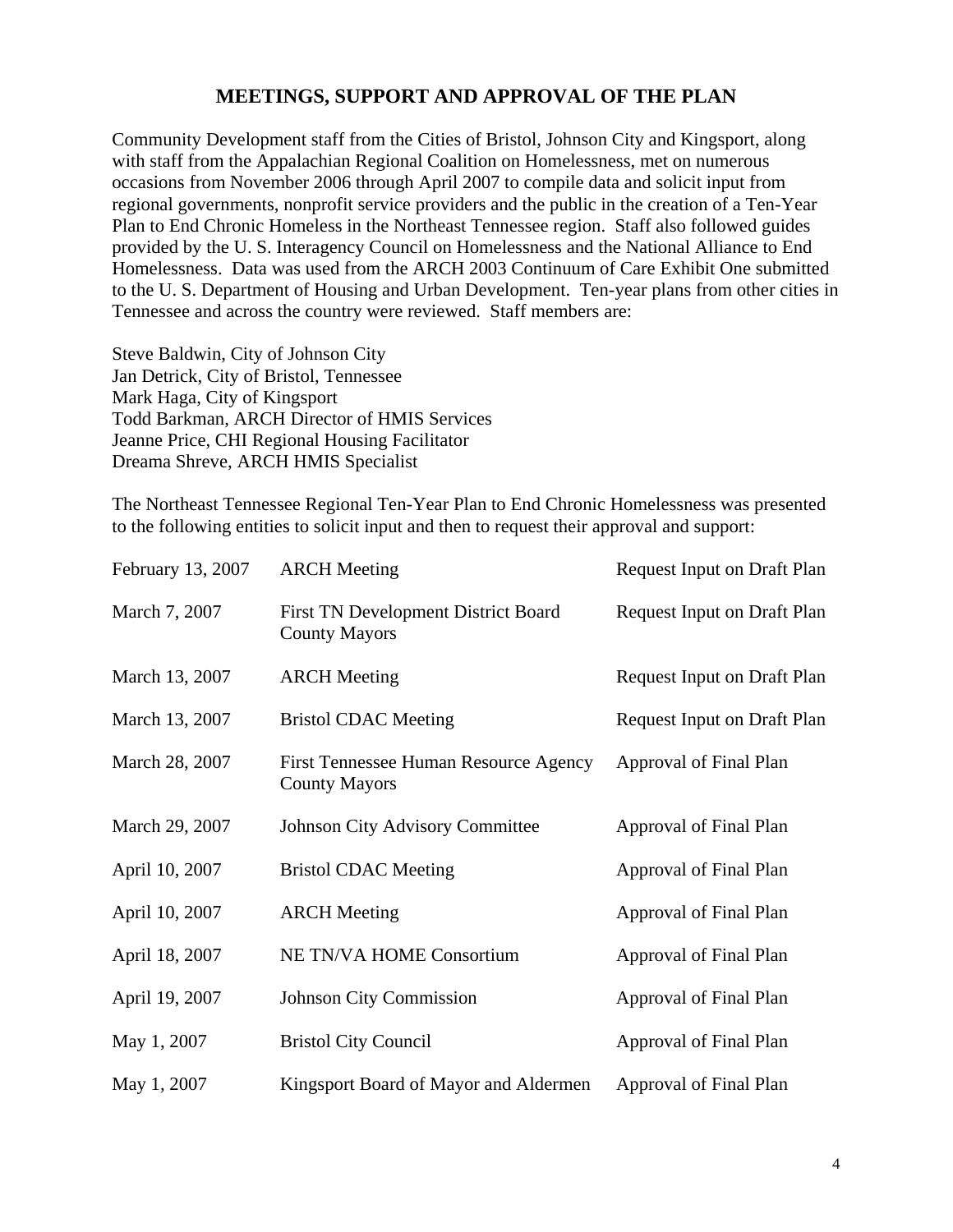#### **CURRENT SITUATION**

#### *Chronic Homeless Count*

In 2003, the Appalachian Regional Coalition on Homelessness (ARCH) was formed as a regional homeless Continuum of Care serving eight counties (Carter, Greene, Hancock, Hawkins, Johnson, Sullivan, Washington, and Unicoi) and the municipalities of Northeast Tennessee. At that time, ARCH conducted the first ever regional Point-in-Time Count and shelter inventory according to standards established by the U. S. Department of Housing & Urban Development (HUD).

During a 24-hour period on April  $23<sup>rd</sup>$  and  $24<sup>th</sup>$  of 2003, teams of volunteers fanned out over the eight counties covering more than 2,500 square miles of predominantly rural Appalachia terrain visiting emergency shelters, congregate meal sites (soup kitchens), other service locations, camps, under bridges, abandoned buildings, and other street locations. Surveys, developed in collaboration with local colleges and universities, were used to identify persons who met HUD's definition of homelessness and to gather demographic information.

As a result of this count, 603 homeless men, women, and children were identified. Of this, 352 were identified as being chronically homeless with 121 chronically homeless persons identified as being unsheltered.

 Update: In November of 2005 ARCH conducted a Point-in-Time count for which full demographic data is available. During that count, ARCH identified 522 homeless men, women, and children in the region. Of those, 169 were identified as being chronically homeless with 117 being identified as being unsheltered.

 Update: In January 2007, ARCH conducted the most recent Point-In-Time count for which full demographic data is available. During that count, ARCH identified 557 homeless men, women and children in the region. Of those only 89 were chronically homeless.

#### *Housing Resources*

In conjunction with the 2003 Point-in-Time Count, ARCH conducted a regional resource inventory of emergency shelter beds, transitional housing beds, and permanent housing units dedicated to homeless individuals or families. ARCH identified a total of 21 beds of transitional housing in the eight-county region. Those beds were dedicated exclusively to single unaccompanied males. There were ZERO units of permanent housing in the eight counties identified as being dedicated to homeless or chronically homeless persons.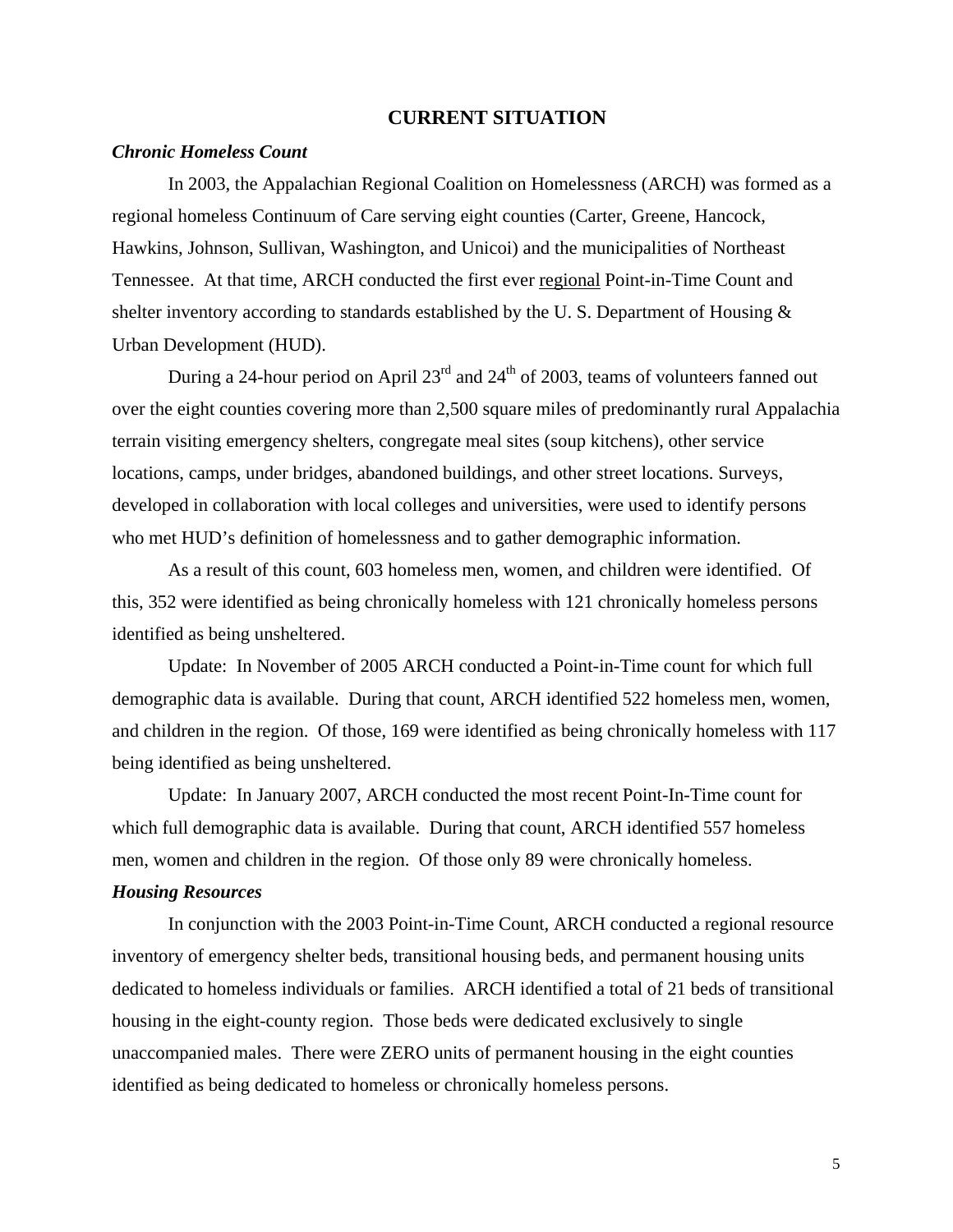Update: As of February 2007, there are now 67 units of transitional housing in the eight counties. These units are divided into 21 beds specifically for single unaccompanied men, 36 beds for either unaccompanied men or women; and 10 units of housing for families (scattered site rental of homes or apartments). Through the Shelter Plus Care grant program, there are now 75 units of permanent supportive housing dedicated exclusively to chronically homeless unaccompanied individuals with disabilities. The Shelter Plus Care grant provides housing vouchers whose value must be matched, dollar for dollar, by supportive services from within the community to ensure that clients who enter the program receive the help they need to successfully retain their housing. In addition, there are 50 units of housing available in the eight counties that are specifically dedicated to providing housing opportunities for persons with AIDS (HOPWA) that, while not specifically set aside for homeless persons, are available to homeless persons who have an HIV/AIDS diagnosis.

In 2003, the cities of Bristol, Tennessee, Bristol, Virginia, Bluff City, Tennessee, Johnson City, Tennessee, and Kingsport, Tennessee (later joined by Sullivan and Washington County, Tennessee) established a HOME Consortium to access HOME funds directly from HUD. The Consortium members were among the founding participants in the regional homeless Continuum of Care, the Appalachian Regional Coalition on Homelessness (ARCH). The Consortium, through its Consolidated Plan, identified lack of affordable housing as a critical need.

ARCH has identified a persistent and severe shortage of safe, decent, and affordable housing as a significant contributing factor to the creation of newly homeless persons and a serious barrier to exiting homelessness within the region.

# *Economic Resources*

The eight counties of this region are predominantly rural Appalachia in nature. The poverty rate in this region is an average of 13% with Hancock County (the seventh poorest county in the nation) averaging 33%. Household incomes in all eight counties are below, and in some cases, significantly below the average for the state according to 2003 census data.

Most counties still rely on agriculture-related activities as primary economic generators, particularly as manufacturing jobs have tended to relocate overseas. There are some significant exceptions in communities that have experienced success in diversifying economic activity. Many individuals and families, however, are precariously housed, living one paycheck or illness from losing their housing and becoming homeless.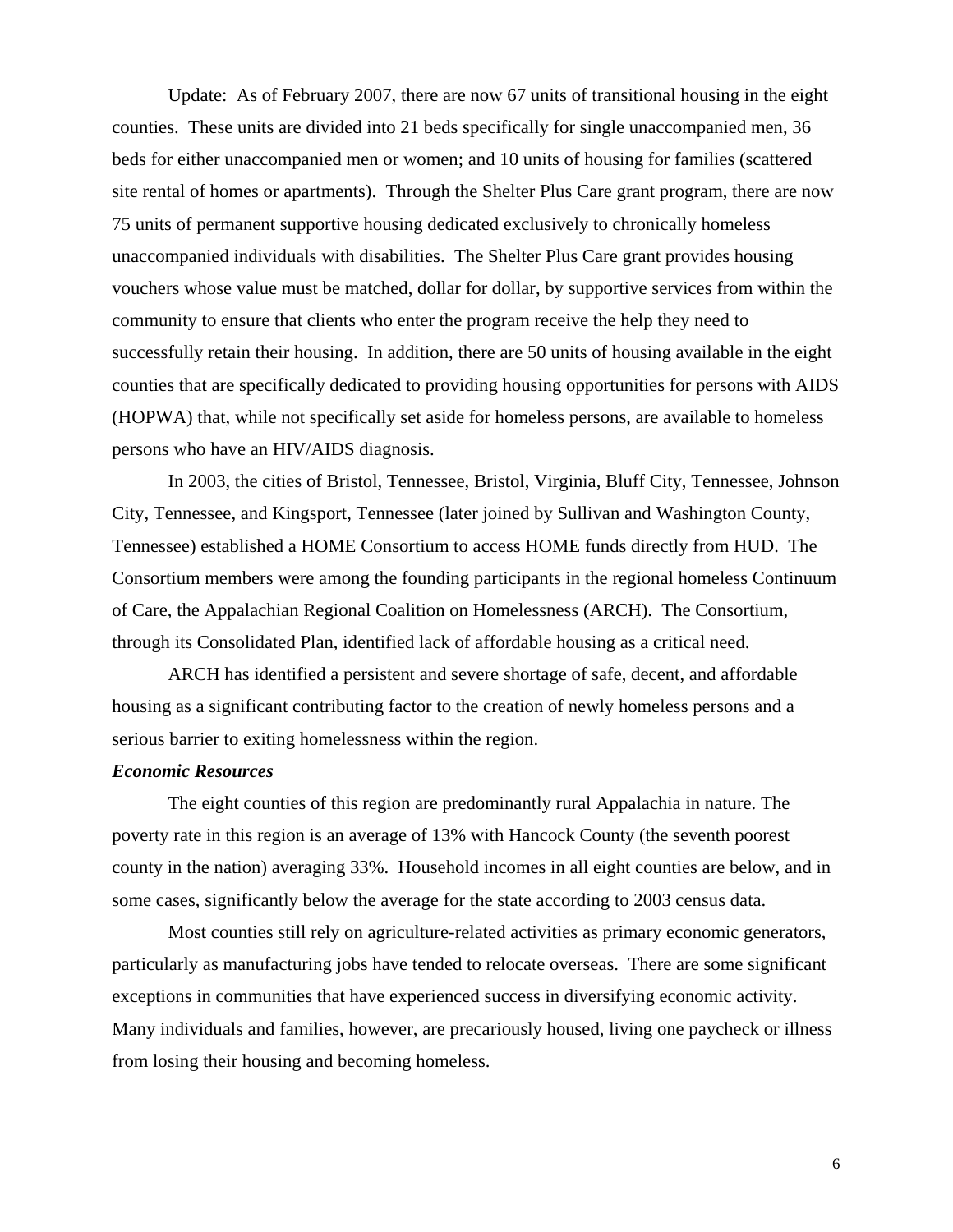# *Other Factors*

# **Transportation**

Surveys of homeless persons conducted by students of East Tennessee State University (ETSU) and service providers participating in the ARCH network have consistently identified lack of a coordinated regional public transportation network as a barrier to accessing services by people who are homeless.

While the three largest cities (Bristol, Johnson City, and Kingsport) have public transportation networks, there is no overlap or simple connection between the networks where persons could easily move from one to another. Additionally, given the predominantly rural nature of the region, the public transportation networks based in the three largest urban areas cover less than 20% of the total square miles contained within the eight counties.

#### **Substance Abuse Inpatient Treatment and Follow-Up**

The Northeast Tennessee Regional Alcohol, Tobacco and Other Drugs Coalition has declared a critical lack of long-term inpatient detox options within the region to be a significant barrier to effectively treating substance abuse disorders. Given the role of substance abuse and self-medicating within the chronically homeless population, this shortage plays an important role in perpetuating chronic homelessness within the region.

In late 2006, a new and bold initiative was begun to develop Transitional Housing specifically targeted towards homeless and chronically homeless individuals with substance abuse issues. This program, the Willow House, operates in partnership with Magnolia Ridge, an in-patient substance abuse treatment facility located in Johnson City.

The lack of a "Safe Haven" facility anywhere in the region has also been identified as a matter of urgent concern. In public meetings held by the Johnson City Downtown Chronic Homeless Task Force, beginning in late 2006, members of the general community, business leaders, city leaders, law enforcement, representatives of the faith community, and service providers came together in a series of meetings facilitated by ARCH. The need was identified for an alternative shelter equipped to meet the unique and specialized needs of persons who are intoxicated or "high" to keep them off the street, to provide a measure of safety for them and the community, and to help them begin the process of detoxification to qualify for more standard shelter and housing programs.

## *Veterans*

This region hosts one of the largest Veterans Administration Medical Centers in the nation at Mountain Home located in the heart of Johnson City. The VAMC at Mountain Home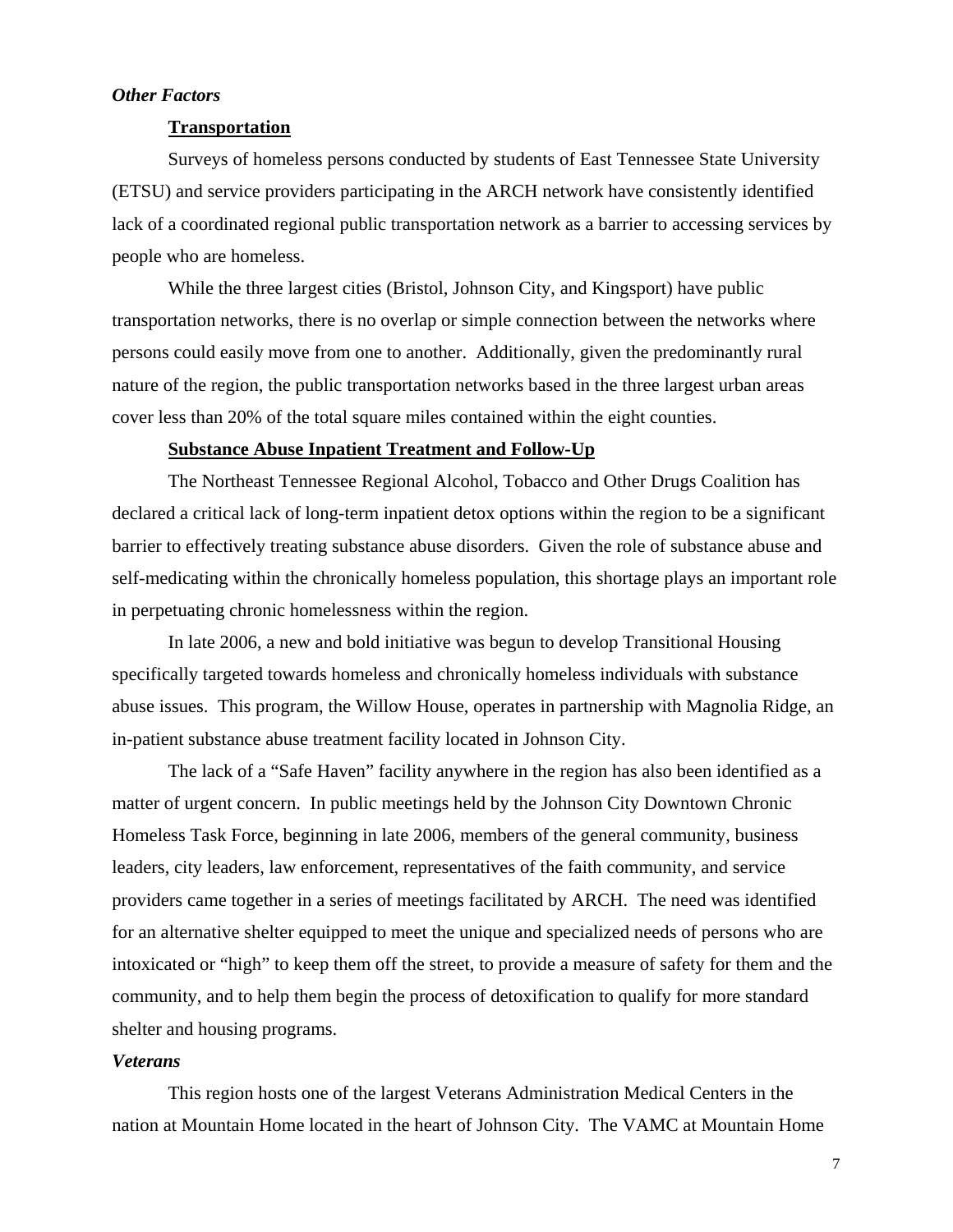serves those who have honorably served our nation in time of need, working to preserve our freedoms and independence. The VAMC serves a five-state area and receives veterans from across the nation due to its connection with the College of Medicine at East Tennessee State University and the leading edge quality of care available here.

One-third of adult homeless men and nearly one-quarter of all homeless adults have served in the armed forces. While there is no true measure of the number of homeless veterans, it has been estimated that more than 200,000 veterans across the nation may be homeless on any given night and that twice as many veterans experience homelessness during a year. Many other veterans are considered at risk because of poverty, lack of support from family and friends and precarious living conditions in overcrowded or substandard housing. Ninety-seven percent of homeless veterans are male and the vast majority are single. About 45 percent of homeless veterans suffer from mental illness, and slightly more than 68 percent suffer from alcohol or drug abuse problems. Thirty-three percent have both psychiatric and substance abuse disorders. The Department of Veterans Affairs (VA) is the only federal agency that provides substantial handson assistance directly to homeless people. Last year, the VA provided services to over 77,000 veterans in its specialized homeless programs. Although limited to veterans and their dependents, VA's major homeless programs constitute the largest integrated network of homeless assistance programs in the country, offering a wide array of services and initiatives to help veterans recover from homelessness and live as self-sufficiently and independently as possible. Nearly one-quarter of homeless veterans have said they have used VA homeless services and 57 percent have said they have used VA health-care services.

# *Safe Haven*

What is a Safe Haven? It is a facility specifically designed and staffed to provide a safe place for persons who cannot be admitted to a traditional emergency shelter due to their level of intoxication, untreated/destabilized mental illness, or other health or behavioral issues that must be addressed and stabilized before entering the service mainstream. It is an alternative to having people sleeping in doorways, in bushes, and behind dumpsters as well as providing an alternative for law enforcement to incarceration for people who are homeless but cannot enter regular emergency shelter facilities. Currently there is no such facility in the region.

One hurdle that faces many chronically homeless persons, particularly those dealing with substance abuse disorders, is the fact that in most traditional shelter programs the requirement is that you sober up before they can help you. Yet, most chronically homeless persons with substance abuse disorders cannot sober up without help, especially when the substance abuse is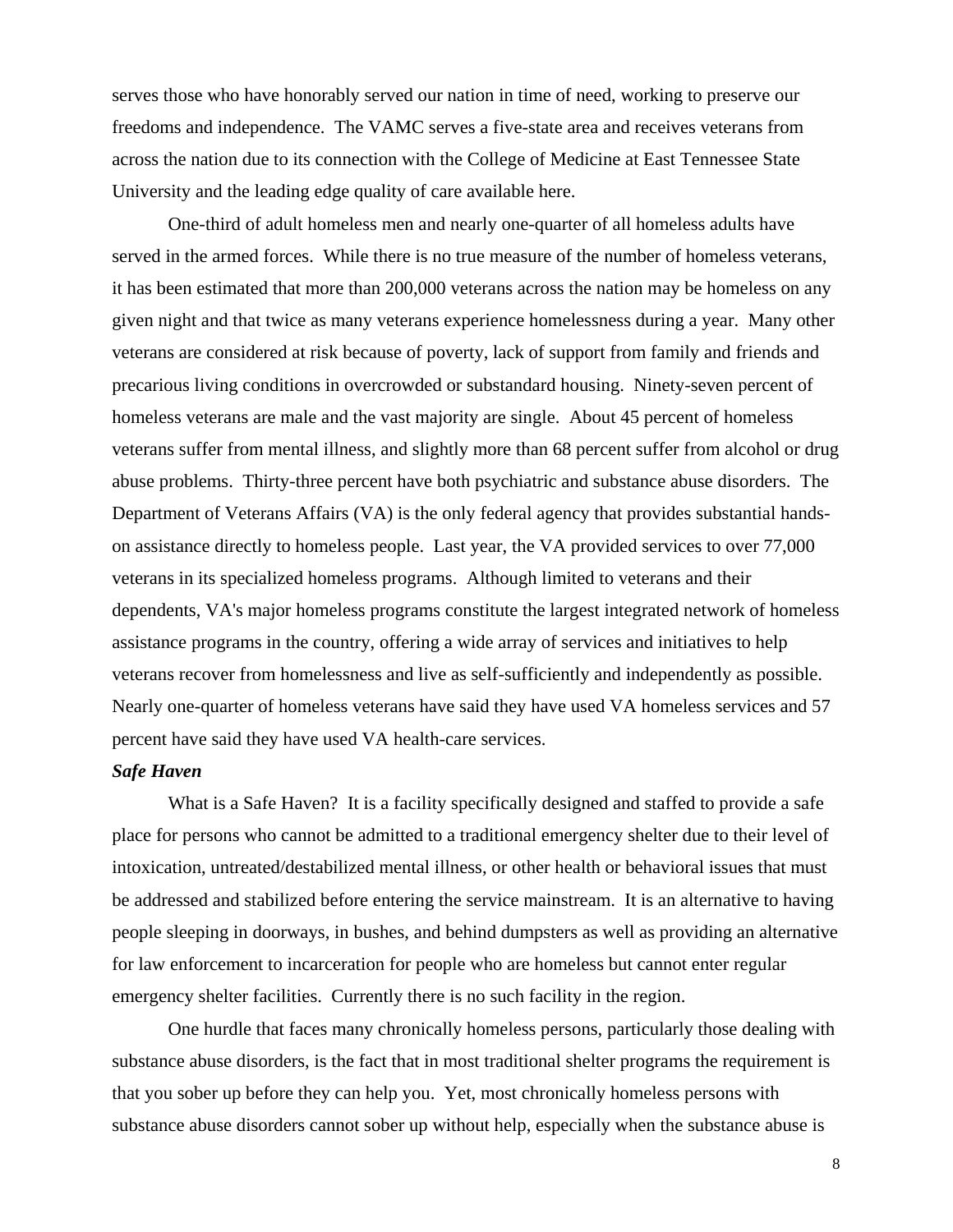part of self-medicating to treat the symptoms of a mental illness. This "catch-22" leaves our most needy and vulnerable people caught in a "gap" where they become not only homeless but ultimately hopeless as well.

A Safe Haven Facility has been identified by the regional Continuum of Care (ARCH), as well as by individual communities such as Johnson City and Bristol, as being a priority need. This is based upon information gathered on the number of chronically homeless persons struggling substance abuse as either a primary illness or as a co-occurring disorder in conjunction with severe and persistent mental illness. The Johnson City Homeless Coalition (one of the forerunners to the Appalachian Regional Coalition on Homelessness, the regional CoC) had prioritized the need for such a facility some seven years ago specifically in Johnson City. The City of Bristol has identified the lack of shelter space capable of dealing with the unique and intensive needs of this population as being a gap in the services available in that community, as has the City of Kingsport. ARCH, in its role as a regional entity, has also identified lack of a Safe Haven as a significant and persistent gap in the resources available on a regional basis to address and better manage the issue of homelessness.

#### *Discrimination*

 Discrimination, particularly based on mental and physical impairment and the perception thereof, continues to play a role in both causing and perpetuating homelessness. While Legal Services of East Tennessee and other service providers work to reduce or eliminate housing and economic discrimination, particularly that due to disability status, race, gender, or age, discrimination still happens and is a contributing factor to some persons entering homelessness or remaining homeless for an extended period of time.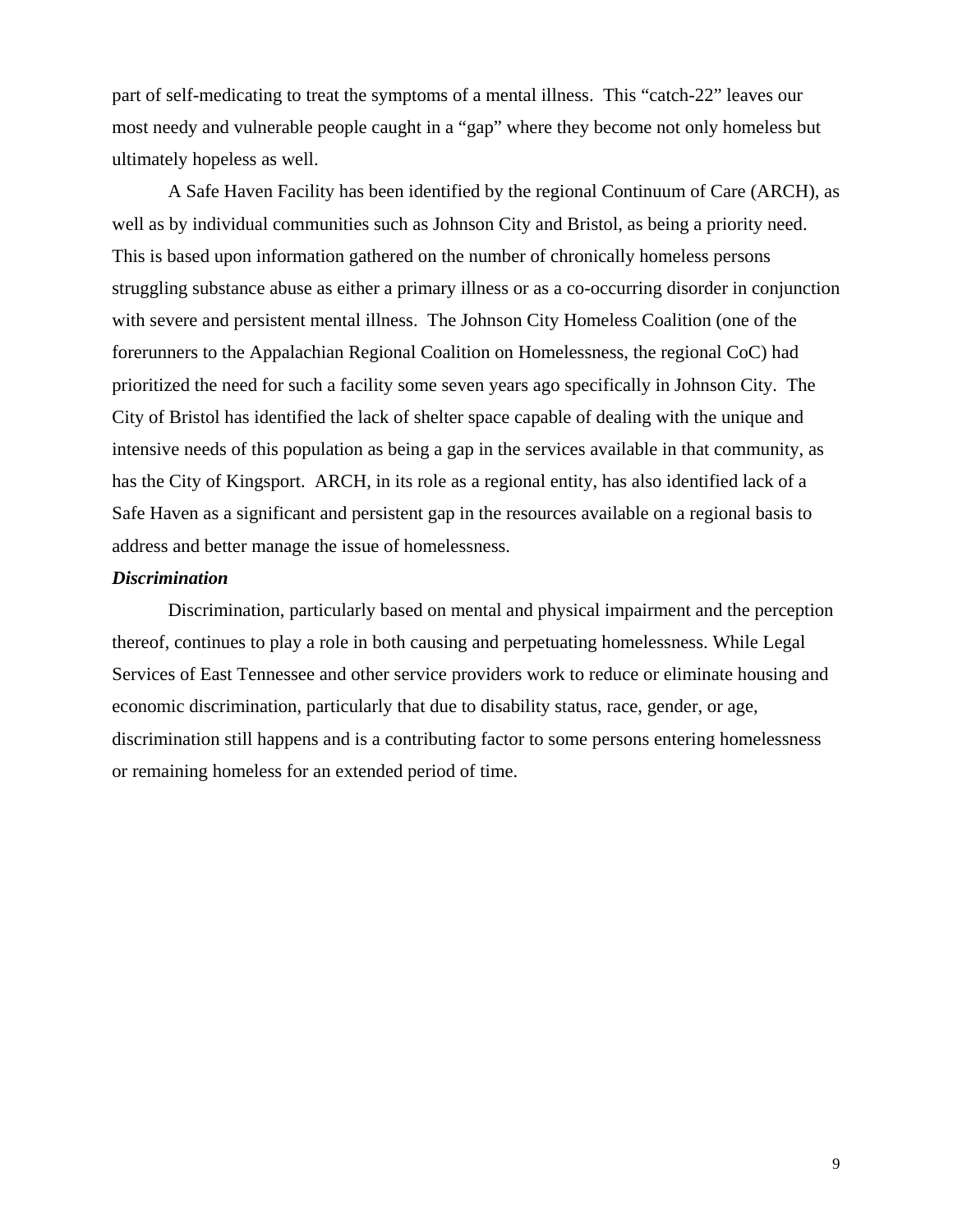# **STRATEGIES FOR ENDING CHRONIC HOMELESSNESS**

#### *Prevention*

#### **Close the Front Door**

The homeless assistance system ends homelessness for thousands of people every day, but they are quickly replaced by others. People who become homeless are almost always clients of public systems of care and assistance. These include the mental health system, the public health system, the welfare system, and the veterans system, as well as the criminal justice and the child protective service systems (including foster care). The more effective the homeless assistance system is in caring for people, the less incentive these other systems have to deal with the most troubled people and the more incentive they have to shift the cost of serving them to the homeless assistance system.

This situation must be reversed. The flow of incentives can favor helping the people with the most complex problems. As in many other social areas, investment in prevention holds the promise of saving money on expensive systems of remedial care. The old adage "an ounce of prevention is worth a pound of cure" is particularly true when it comes to preventing an individual or a family from becoming homeless. The longer someone has been homeless the more difficult it is for them to successfully exit homelessness and the more likely they are to return to homelessness; preventing them from becoming homeless in the first place is far more effective and far more likely to be successful the first time around.

Prevention traditionally has meant emergency assistance with rent or utilities, but there is a growing recognition that prevention encompasses a much broader scope and requires a more holistic approach to maximize success. Other areas of preventative activities include financial management training (budgeting, managing credit wisely and practical debt reduction strategies), job skills training, education, community and economic development, and creation of affordable housing opportunities, along with education and enforcement of the Fair Housing Act. This is how we "Close the Front Door."

# **Open the Back Door**

Most people who become homeless enter and exit homelessness relatively quickly. Although there is a housing shortage, they accommodate this shortage and find housing. There is a much smaller group of people who spend more time in the system. The latter group, the majority of whom are chronically homeless and chronically ill, virtually live in the shelter system and are heavy users of other expensive public systems such as hospitals and jails.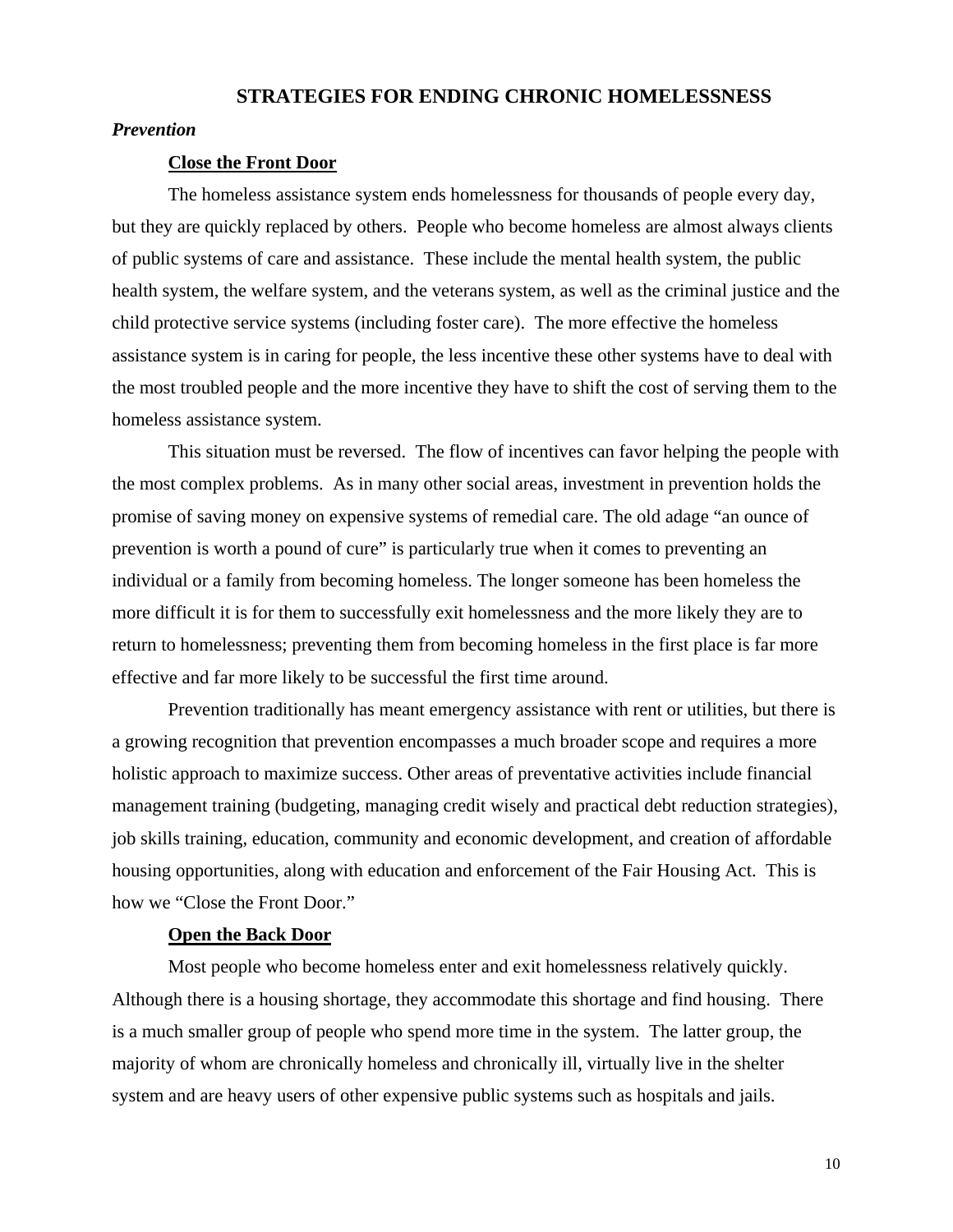People should be helped to exit homelessness as quickly as possible through a Housing First approach. For the chronically homeless, this means permanent supportive housing (housing with services). This is a solution that will save money as it reduces the use of other public systems. For families and less disabled single adults, it means getting people very quickly into permanent housing and linking them with services. People should not spend years in homeless systems, either in shelter or in transitional housing.

As with prevention, other, more nontraditional areas of impact are also being recognized. Increasing educational opportunities can help persons exit homelessness. The creation of affordable housing units and bringing new jobs to a region, along with addressing discrimination, through expansion of existing companies or development of new locally-owned businesses can be integral components of moving people off the streets and into their own safe, decent, and affordable permanent housing. This is how we "Open the Back Door."

#### **HMIS**

 The Homeless Management Information System (HMIS) is a key component of the strategy to end chronic homelessness in this region. HMIS stands for Homeless Management Information System. It is both software and a data-management approach to gathering accurate information about the nature of homelessness in a community and the outcomes of the programs currently in place.

This information allows individual agencies to examine their own programs to see where they are missing opportunities for service and, in an aggregate form, allows the group to do the same on a regional level. HMIS allows us to see how we are doing, what we are doing well and what we need to change. It tells us what needs we are not serving and what the outcome of all these programs really is. In other words, when a homeless individual or family enters our network of care, are they better off when they leave it? Why? Why not?

The HMIS, when fully implemented, will be the single most effective means to both evaluate the impact of prevention activities/funding but will also allow for targeted interventions to prevent persons who have already been homeless from beginning the cycle again.

#### *Housing*

### **Safe Haven**

Realizing that there are a significant number of chronic homeless according to surveys conducted through ARCH over the past three years, the need for a Safe Haven that could help provide a facility to move the street homeless in to warm and dry shelter with some level of basic services such as food, clothing, and some intake assessment for further referral capabilities is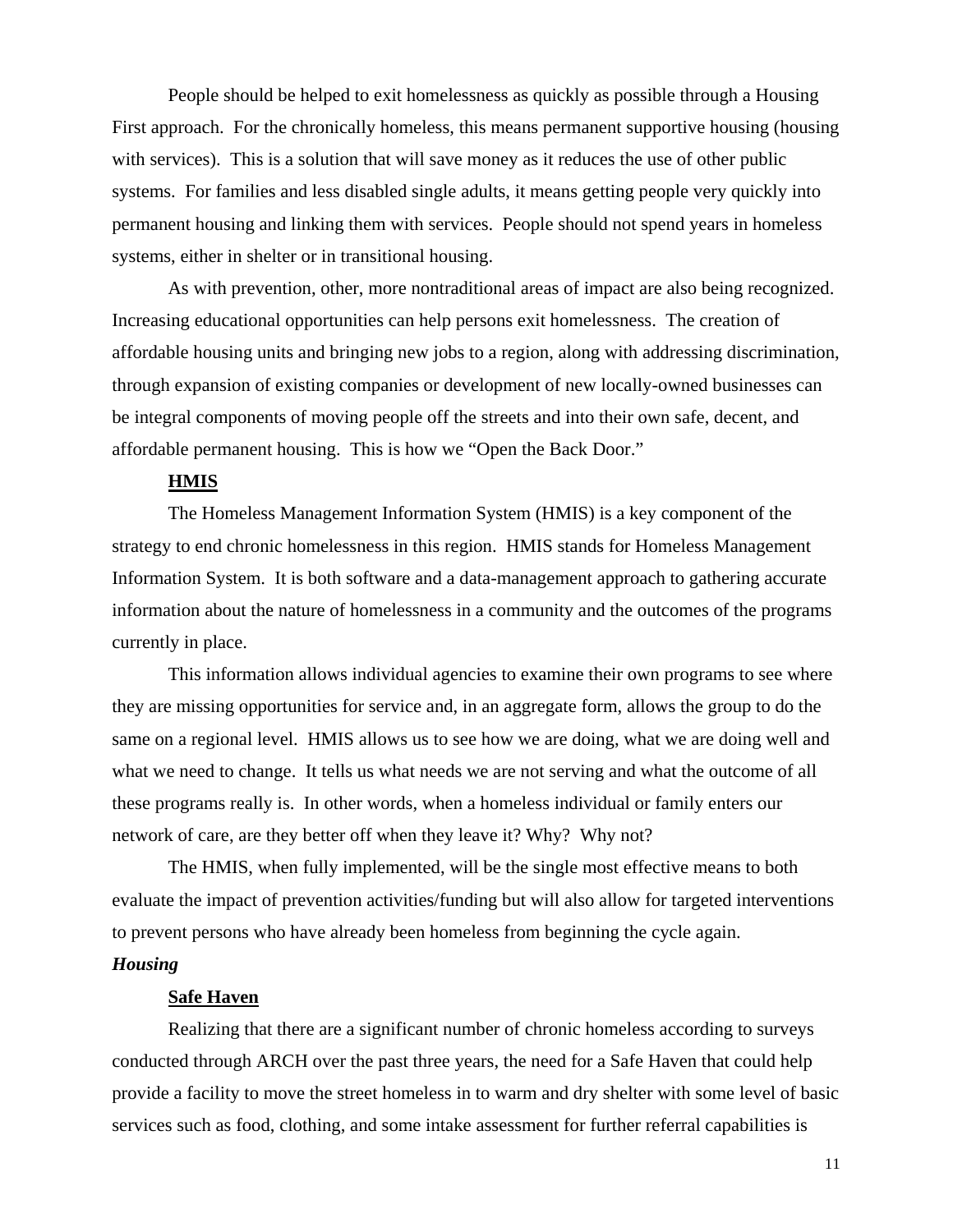well documented. This facility may need to be looked at as regional in geographic terms rather than just a local Safe Haven facility. Additionally, there are resources in the area with the Downtown Clinic in Johnson City, Good Samaritan Ministries in Johnson City, non-profit community service agencies such as the First Tennessee Human Resources Agency and Upper East Tennessee Human Development Agency, as well as churches throughout the Northeast Tennessee Region. These agencies could provide significant levels of support services to a Safe Haven facility, such as food commodities, clothing, transportation to and from the Safe Haven for clients (a key service for assuring that clients can have access to the Safe Haven and the support services that could be linked with it), first month's rent and utility deposit assistance and other basic services that would be needed once client assessments could be completed at the Safe Haven and referrals made to other service providers in the region.

#### **Ex-Convict Reintegration**

For clients coming out of incarceration for criminal offenses, the area provides several programs that offer both housing opportunities and support services for successful re-entry into the community. These include:

- The ACCP Community Probation Services Program through the First Tennessee Human Resources Agency, a region-wide program based in Johnson City
- True to Life Ministries based in Johnson City that provides connections to housing, counseling, food and medical support and group support for families of re-entry clients
- Kairos Inside and Outside, a ministry to incarcerated persons both inside prison and those who return to the area and their families sponsored through the United Emmaus Community, a regional faith-based non-profit that provides connections to housing, food and medical support , counseling, and on-going treatment services for those incarcerated and their families

# **Emergency Shelter**

Emergency Shelter is short-term immediate entry temporary housing typically offered through service providers such as the Salvation Army, a rescue mission, or other similar entity. The average length of stay at an emergency shelter in this region is five days. Emergency Shelters are intended for people who only need very short-term assistance to stabilize or to allow time for entry into a longer term program such as a Transitional Housing program or a Permanent Supportive Housing program (Shelter Plus Care, HOPWA, SHP, or similar program). Currently there is a minimally sufficient level of emergency shelter overall in the region but there is a lack of coordinated use and of transportation assets to access available shelter.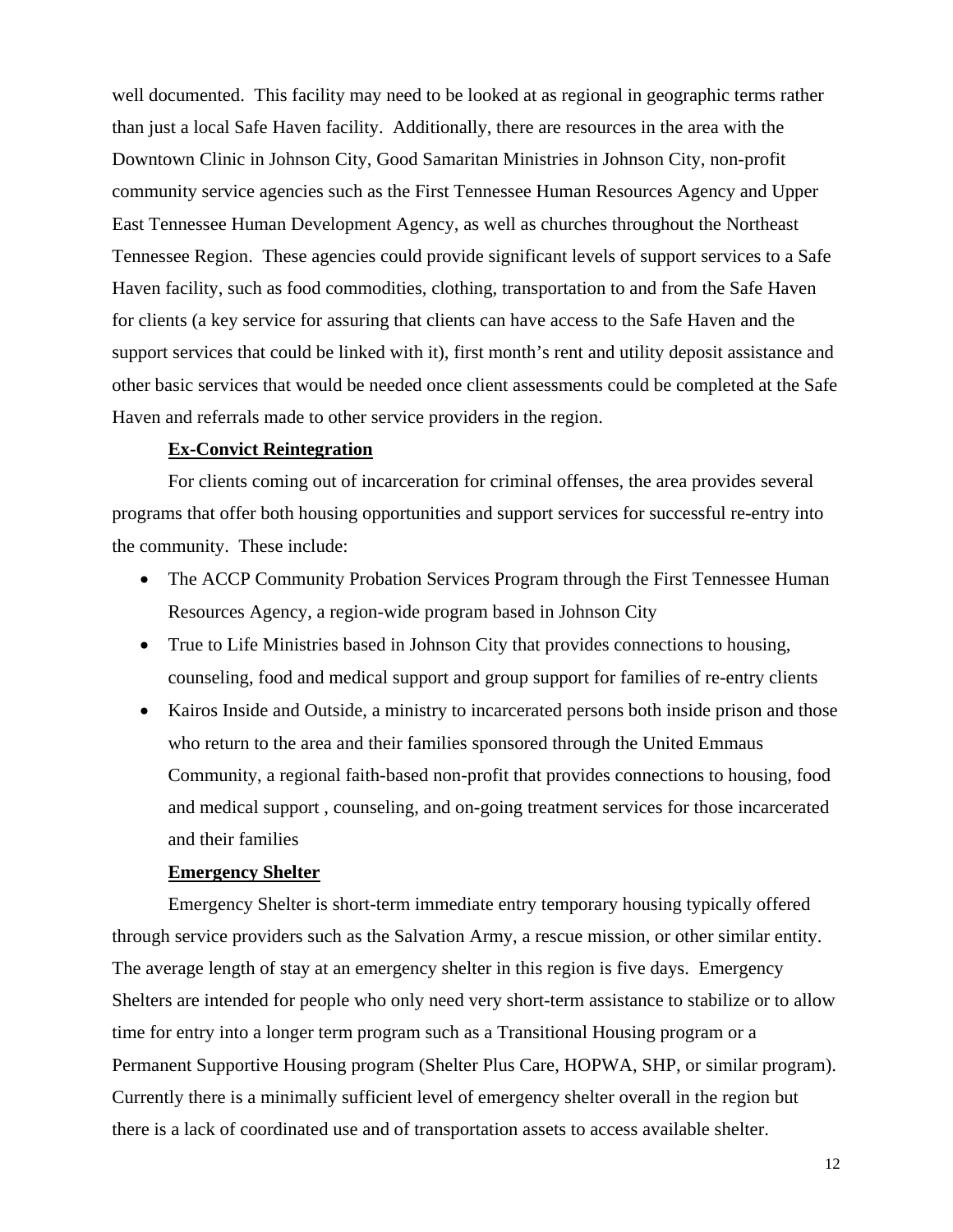# **Transitional Housing**

Transitional Housing (TH) is intended to be an intermediate step between life on the street and the return to permanent housing. TH programs can work with individuals or families for up to 24 months with 6 months being the average length of stay in this region. Programs such as the Manna House, Catholic Charities, Salvation Army, and Willow House provide HUDfunded TH in this region. Transitional housing is a "hand up" not a "handout" with three main program goals common to all TH programs:

- Increase the income/resources of clients
- Increase client independence/self reliance
- Obtain and remain in permanent housing

Transitional housing programs in this region have been dramatically successful. Statistics from the Annual Performance Reports of two TH programs show that nearly half of the persons served through TH in 2006 were chronically homeless. Out of the total number of homeless served by these two programs (160 men, women and children), 93 had no income at program entry, while only 26 had no income at exit; 61 clients had jobs at program exit, while only 18 individuals left the programs and returned directly to the streets.

Transitional Housing works; however, this region still averages only one transitional housing unit for every eight homeless persons. Many people remain homeless due to a lack of capacity in programs with demonstrated effectiveness. Additional community resources should be targeted to increasing the capacity of existing programs through creative and innovative strategies.

# **Permanent Housing**

Affordable permanent housing for those persons and families coming out of homelessness, shelters and transitional housing continues to be a challenge in the Northeast Tennessee Region, but one in which this region is making steady progress. Primary efforts have been in the area of rental housing rehabilitation and development, single-family rehabilitation and single-family homeownership opportunities. Over the past five years, these efforts have been helped by additional funding from entities such as:

- Local HUD CDBG Programs (homeownership assistance, multi-family rehabilitation and single-family owner-occupied rehabilitation).
- HOME Program funding primarily through the First Tennessee Development District to Counties and smaller towns and through the Northeast Tennessee/Virginia HOME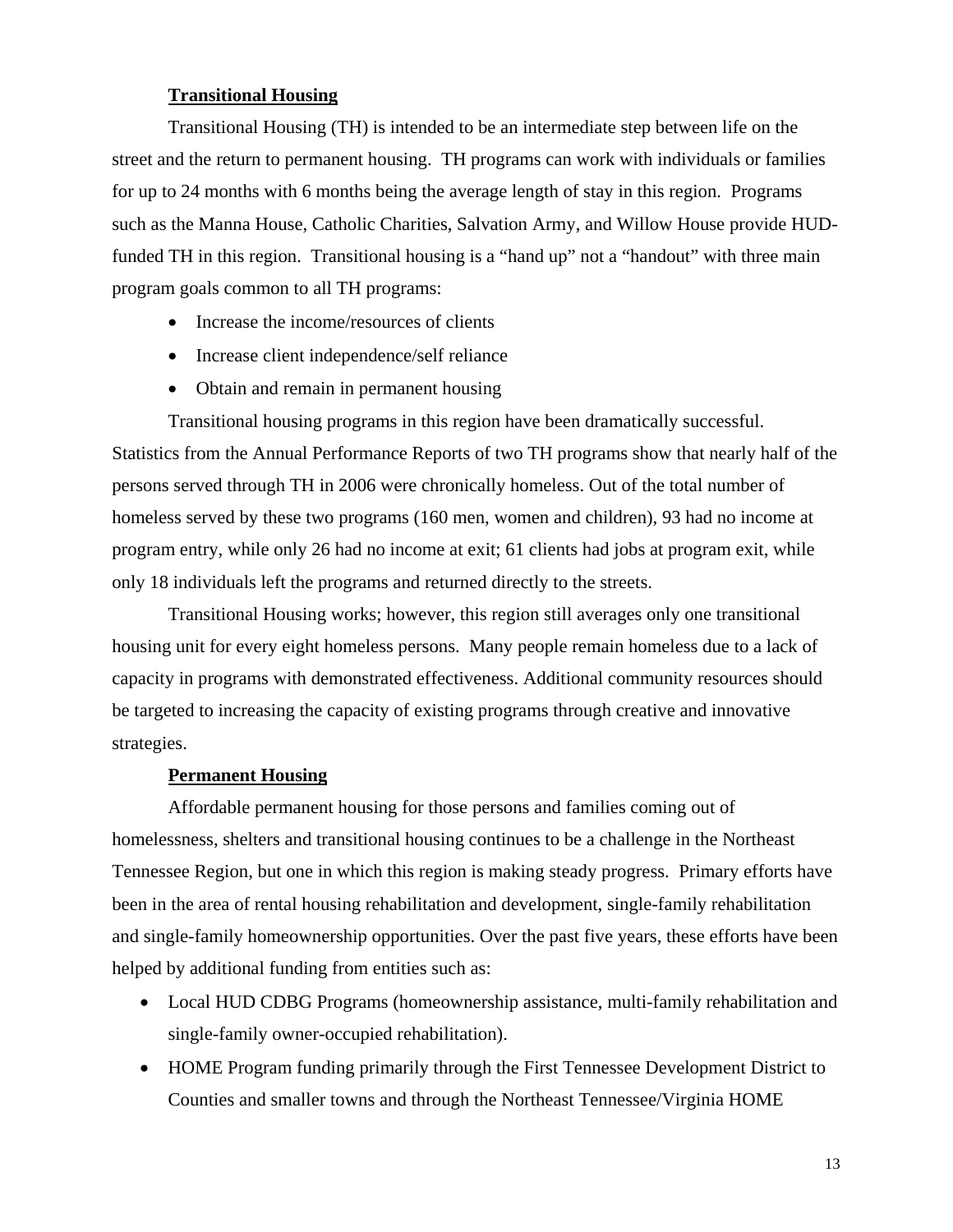Consortium which includes seven local jurisdictions including four HUD/CDBG Entitlement Communities.

- Federal Home Loan Bank funding through local lenders for homeownership opportunities for low-income persons and households in partnerships with local non-profit housing developers and local governments.
- HUD Section Eight Rental Vouchers to very low, low and moderate income persons and households for affordable rental housing. (Regional Program through local Public Housing Authorities).
- HUD Section Eight to Homeownership Vouchers to low and moderate income persons and households for homeownership opportunities. (This is provided through Kingsport and Johnson City Housing Authorities and has multi-jurisdictional coverage in the region).
- HUD Supportive Permanent Housing through ARCH Continuum of Care Grant Program in partnership with local nonprofit housing providers. (This program also includes needed support services for eligible clients in addition to the affordable multi-family or single-family housing provided).
- Eastern Eight Community Development Corporation and Horizon Community Development Corporation, both nonprofit community-based housing development corporations work diligently to create new affordable housing opportunities, both rental and homeownership throughout all eight counties.
- Some private for-profit entities, most notably Timber Creek Properties, Inc. and Owen Property Management, LLC have recognized the need for affordable housing and made commitments to developing such housing in collaboration with ARCH and local faith/community-based service providers.
- Habitat For Humanity has several local chapters in the region.

The Appalachian Regional Coalition and the Northeast Tennessee/Virginia HOME Consortium, along with the First Tennessee Development District, continue to work together to coordinate programs and resources to help plan and develop permanent affordable housing opportunities for very-low, low and moderate income persons and households in the Northeast Tennessee region through a network of key housing assistance providers. This network includes local governments, local Housing Authorities, regional housing nonprofits, and local lending institutions. This network continues to create partnerships that are absolutely necessary to the planning and development of affordable housing opportunities for the at-risk very low, low and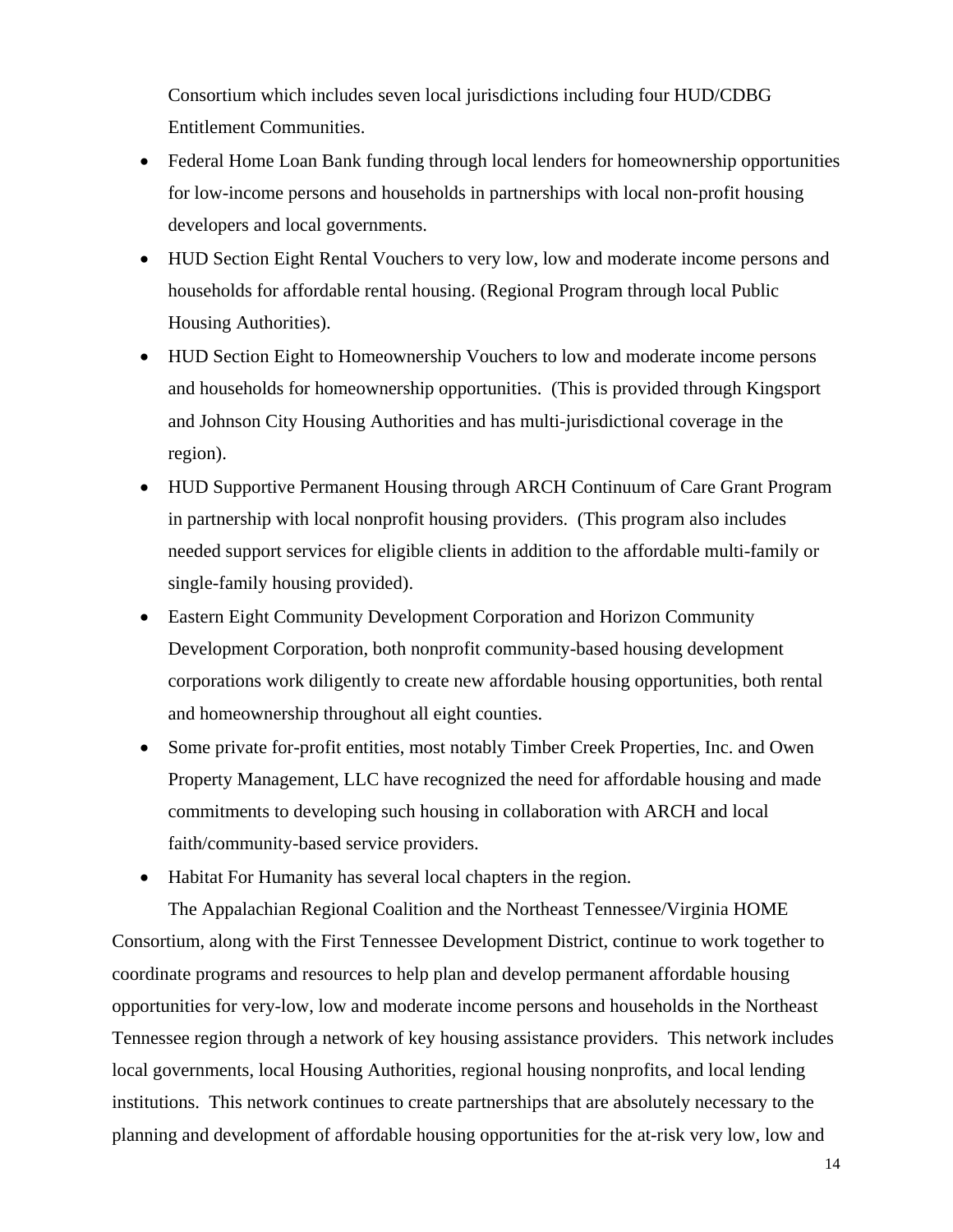moderate income persons and households in our region, particularly those persons and households that have experienced homelessness and are trying to move from transitional to permanent housing and long-term stability and higher quality of life for themselves and their families.

To open existing housing opportunities to the homeless, education about and enforcement of the Fair Housing Act is also necessary.

#### *Homeownership*

The question is, "Does homeownership really belong in a homeless plan?" The answer is YES! The steps are: emergency/temporary shelter, transitional housing, permanent supportive housing and ultimately homeownership. It is understood that the goal of homeownership will not be reached by all; however, each step on the ladder will bring us closer to ending chronic homelessness.

The Cities of Johnson City and Bristol, Tennessee, have provided homeownership assistance through their Community Development Block Grant programs for more than ten years. Hundreds of individuals and families have purchased homes through this program. The Northeast Tennessee/Virginia HOME Consortium also has provided homeownership assistance since 2003 to over 200 families. Eligibility for the program is determined by HUD Income Guidelines that are based on the number in the household and the annual gross income of all members of the household. Homebuyer education classes are offered at no charge in order to better prepare a family for the possibility of homeownership. Funds are provided for down payment and closing cost assistance in the form of a due-on-sale second mortgage.

The Holston Habitat for Humanity was founded in 1985 and has also provided homeownership assistance to low-income families in Kingsport, Johnson City, Bristol, Bluff City, Piney Flats, Carter County, Unicoi County and Gray, Tennessee.

# *HMIS*

By tracking use of services, the HMIS system will not only be able to measure the impact and effectiveness of prevention activities but will allow more targeted interventions for people who are identified as being chronically homeless. As the HMIS gathers service use data, providers will be able to quickly identify individuals who have not only previously received services from their organization but who have received services from other providers in the region who are participating in the HMIS program. Once a client has been identified as being chronically homeless (continuously homeless for one or more years OR homeless four or more times in a three-year period), case managers and other staff will be alerted to provide more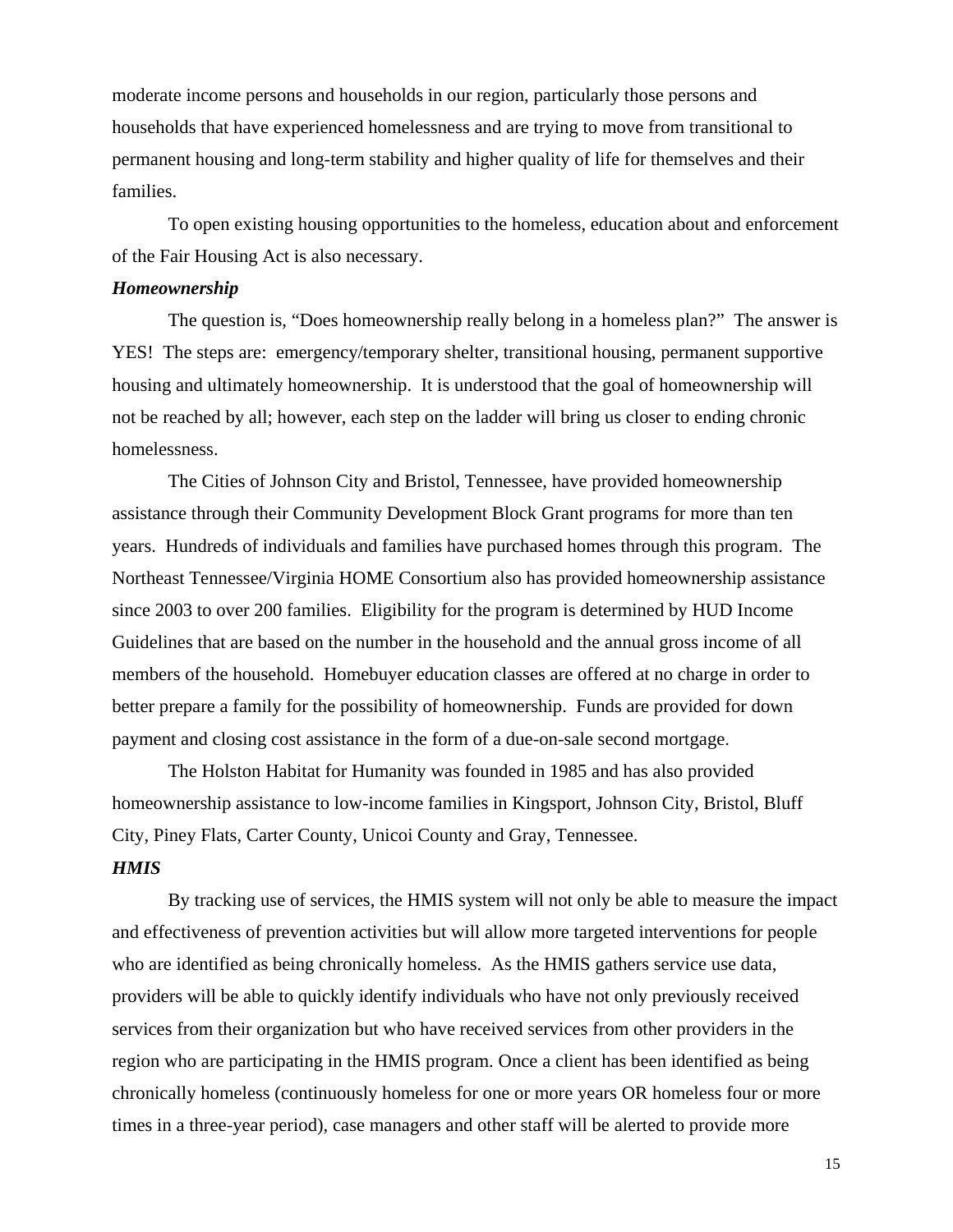intensive and escalated services to identify the underlying reasons for being chronically homeless. They will work with the individual to develop a plan to effectively address not only the immediate need but the underlying or more long-term issues that have caused this individual to remain homeless. Additionally, the HMIS will allow service providers to reserve housing (on a space-available basis) in programs targeted specifically to this population (such as Shelter Plus Care and some SHP programs) as well as in Transitional Housing programs with a broader focus. *Health & Behavioral Health*

Chronic homelessness results in increased costs, both direct and indirect, to the community in the form of passed-along charges by hospitals and higher insurance costs to businesses and individuals. "Housing is healthcare" is a statement that has been repeatedly proven to be true as individuals who go from living on the street into a housing program see significant health and quality of life benefits.

Access to health care is a vital issue for homeless individuals and families. According to a study released in 2005 by the National Health Care for the Homeless Council, homelessness has a significant impact not only on access to health care and quality of life but also on length of life. Some important findings include:

- Premature Mortality between 3 and 4 times the national average\*
- Risk is equal between warm and cold months
- Average age at death 42-52 vs. 80 national average\*
- Most common causes of death<sup>\*</sup>:
	- Injuries
	- Heart disease
	- Liver disease
	- Poisoning

\* O'Connell, J Premature Mortality in Homeless Populations: A Review of the Literature Nashville: National Health Care for the Homeless Council, Inc. December 2005

One reason for these figures is that persons who are homeless are also likely to not have access to preventative or primary health care which could reduce or eliminate visits to the emergency room, provide support for ongoing health issues such as diabetes, high blood pressure, heart disease, cancer, etc, and education on proper personal health care. Another contributing factor is lack of access to safe water and safe food which, in turn, lead to additional costly and complicated health issues. Housing with supportive services (see Case Management)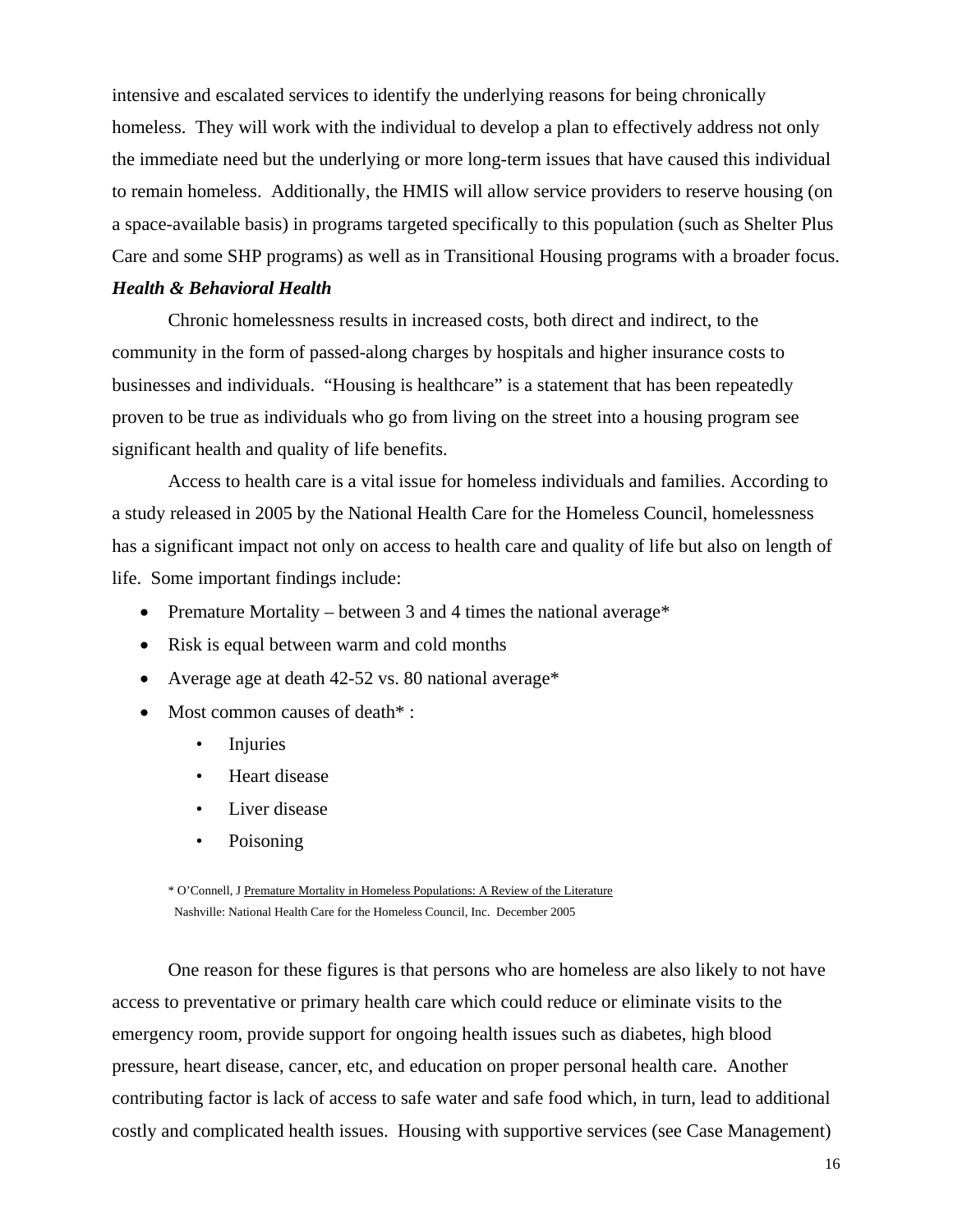is a critical tool for reducing health issues and increasing access to mainstream health resources as opposed to emergency or crisis health services.

## **Substance Abuse Treatment**

Presently, there are limited resources for persons struggling with substance abuse disorders. Magnolia Ridge is a treatment program in Johnson City while Indian Path Pavilion is located in Kingsport. These programs are for all alcoholics and addicts that are unable to get clean and sober without a 24/7 level of care. These programs accept people from all over the region; however, space is very limited with extensive waiting lists for both facilities.

Willow Ridge treatment program, a unit of Magnolia Ridge, is a residential treatment program for those clients in need of a longer-term residential program.

Magnolia House is a Transitional Housing program for clients coming into the program from homelessness and who have co-occurring disorders, are needing psychotropic medications, and are presently homeless or are chronically homeless. This program is presently housed within the Willow Ridge treatment program and is intended to help ensure that clients do not simply return to the streets and to the same addictive behaviors. Again, space is very limited with only 12 spots to serve all eight counties.

Intensive Outpatient Programs are available in Bristol, Kingsport and Johnson City. These programs are offered four days a week for three hours to support those individuals who are new to sobriety.

# **Regional Substance Abuse Coalition**

A Regional Anti-Drug Coalition was created to address regional issues of substance abuse, primarily through education. The Washington County Anti Drug Coalition works to develop prevention strategies focused in that county. The Anti-Drug Coalition plan for the next ten years is to:

- Expand homeless co-occurring beds to 20
- Offer a 8 to 12-bed women's residential treatment center within the scope of the Magnolia Ridge treatment program
- Offer a professional track within the Magnolia Ridge treatment program to ensure professionals do not lose jobs due to untreated addictions.

They have identified the following needs:

• Respite beds for individuals struggling with maintaining sobriety in home environment or due to circumstances that the individual is unable to control that a short-term stay such as 72 hours could give a breather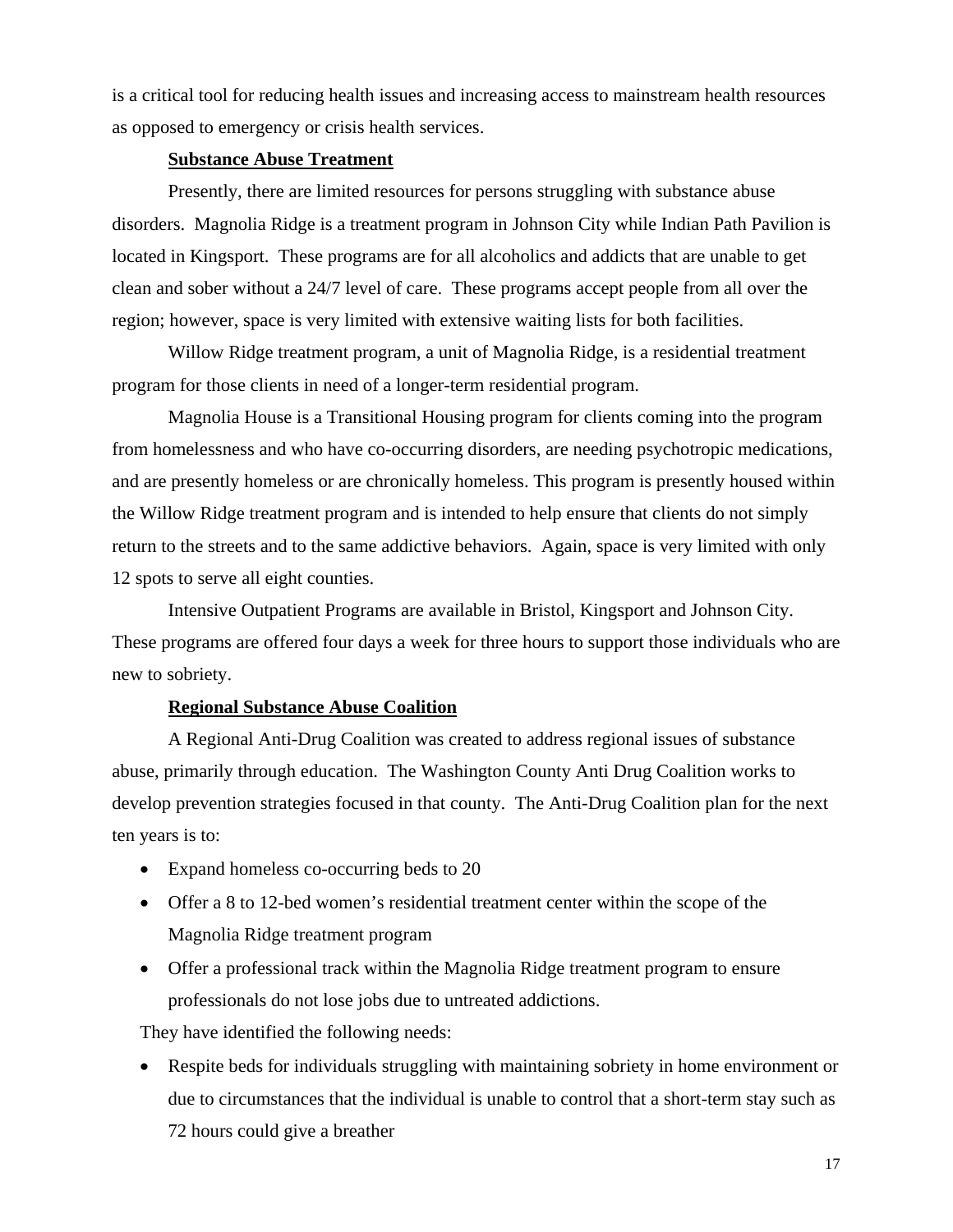- Step House for those individuals who need a structured environment to learn sobriety. Most have been in active addiction so long they do not understand or know how to deal with sobriety.
- Sober House for those individuals who do not need a structured environment but need a sober place to live to work on life skills of recovery.
- Business Plan that involves getting business in the habit of looking at how they contribute to the drug epidemic:
	- teaching convenience stores not to sell drug paraphernalia
	- helping clients learn to accept and excel at a job
	- teaching job skills
	- teaching resume writing
	- teaching interviewing skills
	- teaching dealing with authority figures
- Spiritual Plan getting churches involved in basic teaching of survival skills for our kids. Not just saying NO but learning how to say no, learning how to deflect pressure from others, teaching how to help those friends in trouble where to go, who to call, at what point do you have to tell an adult?

#### **Regional Substance Abuse Transitional Housing**

 At present, the only Transitional Housing specifically for homeless individuals recovering from substance abuse disorders is Willow House that operates in conjunction with Magnolia Ridge which is an in-patient detox and treatment facility. It is operated by Frontier Health, the regional behavioral health services provider. Willow House currently houses both men and women with a total capacity of 12 beds. Other TH programs have substance abuse components as part of their operation, with Manna House being particularly successful, but Willow House is the only TH program limited to persons recovering from substance abuse as a sole focus.

## **Regional Safe Haven**

The process for the planning and development of a Safe Haven for the region should be facilitated and guided by ARCH due to the fact that they are the regional Continuum of Care agency for the region and the fact that many of ARCH's members are service providers and providers of housing that could offer needed support services to the Safe Haven. There would be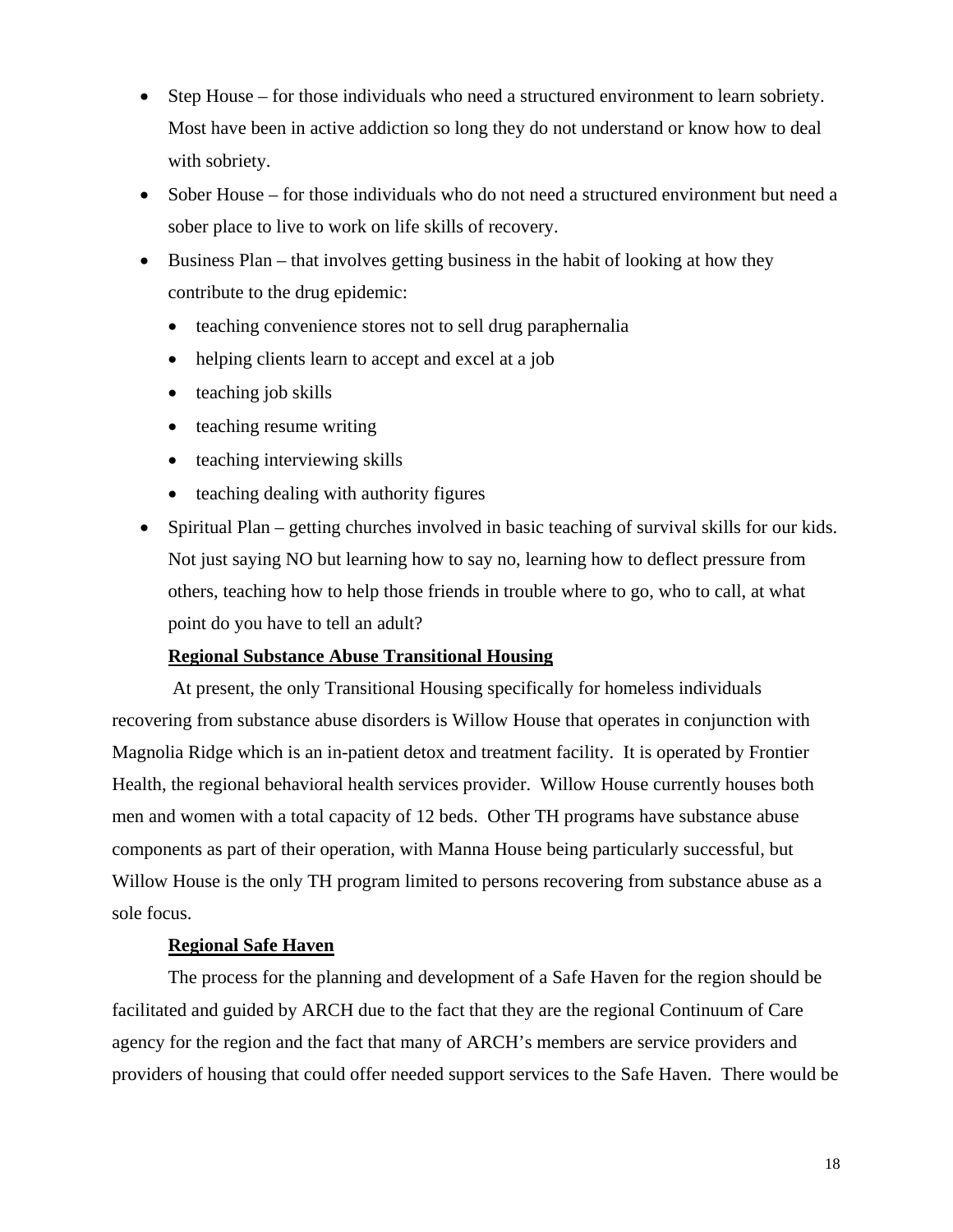agencies that could provide additional resources to clients being referred by the Safe Haven for housing and ongoing support services in local communities.

# **Case Management**

Case Management is designed as a tool to provide the vital link between a homeless person and the various resources that may be necessary in assisting them in their journey to recovery. A Case Manager acts as an advocate to ensure that the individuals and families with whom they are working are referred to or receive the information they need from any professionals or information sources necessary, i.e. therapists, doctors, attorneys, financial advisors, etc. Case Managers are the arms and legs of a community's social service network. Case Managers can:

- Help in identifying early warning signs of problems with illness before a catastrophe occurs.
- Provide compassionate and honest feedback on perceptions of reality.
- Assist with problem-solving techniques to prevent them from feeling so overwhelmed.
- Assist in accomplishment of Daily Living Activities, i.e. shopping, medication, setting appointments, paying bills, etc.
- Referrals for "entitlements" (services that a person has qualified for) to help in making their money go farther.
- Home visits if wanted/needed.
- Referral assistance with legal questions, money management, job placement and housing issues.
- Act as a link between crisis response teams, doctors and the consumer or consumer's family.
- Assist in the filing of Social Security Insurance (SSI) paperwork (but with little impact on whether the consumer receives it).
- Provide guidance for the development of skills often needed to develop healthy relationships with family members, friends, co-workers, or community.

Case management for at-risk and homeless individuals and families has been listed as a top priority service in every major needs survey and analysis in the provision of services in the First Tennessee region for at least seven years or longer. It is the key to ensuring long-term success in ending the vicious cyclical problems that cause homelessness which include lack of stable employment, permanent housing, health issues, education, etc.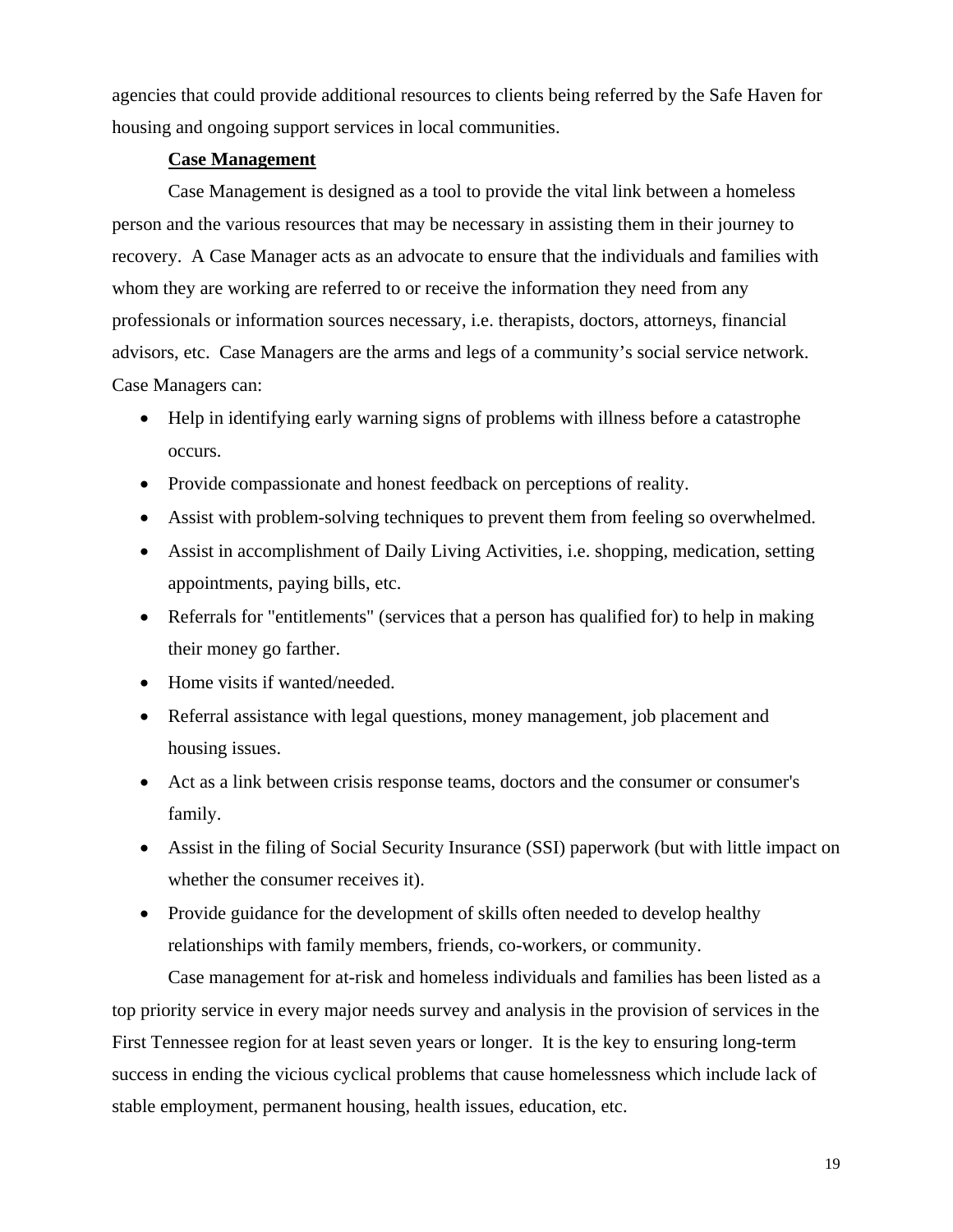Most major service providers that are providing temporary, transitional or permanent housing also provide some level of case management services. However, due to case management being so labor intensive and spanning a significant period of time (at least six months to two years under most service programs), it is difficult to provide the adequate staffing in many cases with service providers to maintain this level of effective case management.

Most case management provided by major homeless service providers in the region involves a strengths assessment review followed by a "Goals and Objectives Plan." The individual or family then begins to implement the plan over a several weeks or months period until all goals and objectives have been met and they are ready to live again at least semiindependently from the shelter and support services that have been provided. In many cases however, extended time support services must be put into place, even if permanent housing is achieved by the individual or family.

 Providing a "connection point" for individuals and families through extended case management is a critical factor in sustaining the job, housing, and educational successes that are achieved during the formal case management period. It is usually what makes the difference between long-term success and short-term or partial success in individuals and families living independent lives in the community.

Case management will remain a critical and top priority segment of the overall services that must be in place throughout the Continuum of Care in the Northeast Tennessee region for us to have any hope of breaking the cycle of chronic homelessness within a ten-year period, or ever, for the people of this region.

## **Medical Care**

Our region has two main health care systems: Mountain States Health Alliance and Wellmont Health Systems. Both systems operate a number of community-based hospitals and specialty hospitals throughout the eight counties. Frontier Health is the region's largest provider of behavioral, developmental disabilities and vocational rehabilitation services. They are a private, not-for-profit organization with more than 85 programs. Their diverse array of services includes treatment for family violence, mental illness, mental retardation, dual diagnosis and substance abuse for children, adolescents, adults, aging adults and families. Their services are provided on a sliding-scale basis.

The ETSU Johnson City Downtown Clinic is a community designated nurse-practitioner operated outpatient health care center with locations in Washington County, Hawkins County, and Johnson County. The primary clientele of the clinic are low income/indigent (no income)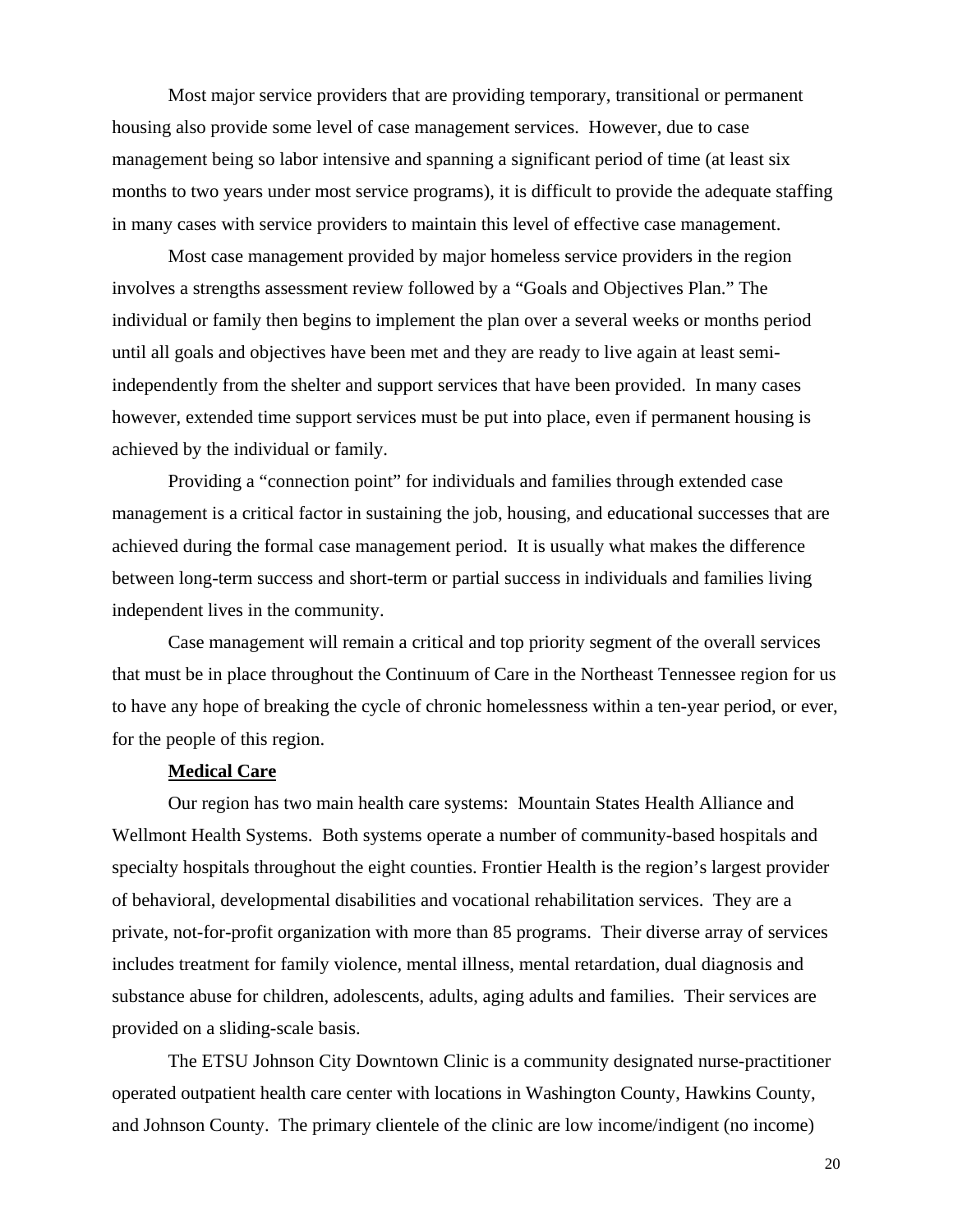persons and homeless individuals. The clinic is funded through a series of grants. The focus of the medical clinic is primary medical care but, over the past two years, mental and behavioral health trained nurse-practitioners and social workers have been added to the clinic along with a case manager focused on housing issues. The clinic has also developed and implemented a Day Center/Day Shelter in a separate facility to provide a place for homeless persons to come during the times when they are not able to be at the shelters, thus providing a safe place for homeless persons to be during the day as well as providing outreach services, and acting as a gatekeeper for the medical services offered by the clinic proper. Emergency shelter programs have both a curfew and a time that persons using that service must be out of the shelter during the daytime. All services provided to homeless individuals are free of charge, including medication, through grants and community donations.

#### *Economic Stability/Self Sufficiency*

A plan to address homelessness, particularly on a regional level, is worth its salt only insofar as it looks beyond the temporal solutions which address the immediate needs of homeless individuals, food, clothing, emergency shelter and even transitional housing, and toward the more permanent actions which provide lasting growth. The old proverb teaches, "Give a man a fish and you feed him for a day; teach a man to fish and you will feed him for a lifetime." This regional plan refers to some solutions which, of course, provide emergency needs (give a man a fish). It also addresses programs which provide some skill development which instill tools for social and economic improvements for homeless persons (teach a man to fish). Teaching a man to fish, though, is for naught if the man has no water in which to cast his line or schools of fish to catch. This section enumerates actions which must be undertaken to provide the arenas in which homeless persons may find economic advancement, giving self-sufficiency a chance to succeed.

Most, if not all, of the governmental entities in the region pursue policies and opportunities that provide their citizens with economic as well as social stability. Each local jurisdiction undertakes its own efforts to recruit, retain and expand its economy and jobs base. Economic development boards, chambers of commerce and other local committees act to provide resources necessary to maintain their economies. However, the modern and most effective trend is for these local entities to form partnerships among themselves. The following is a list of partnership efforts that endeavor and, in many cases, succeed in economic development efforts:

• First Tennessee Development District – From its inception in 1966, the FTDD has functioned as a regional planning and economic development tool for its membership

21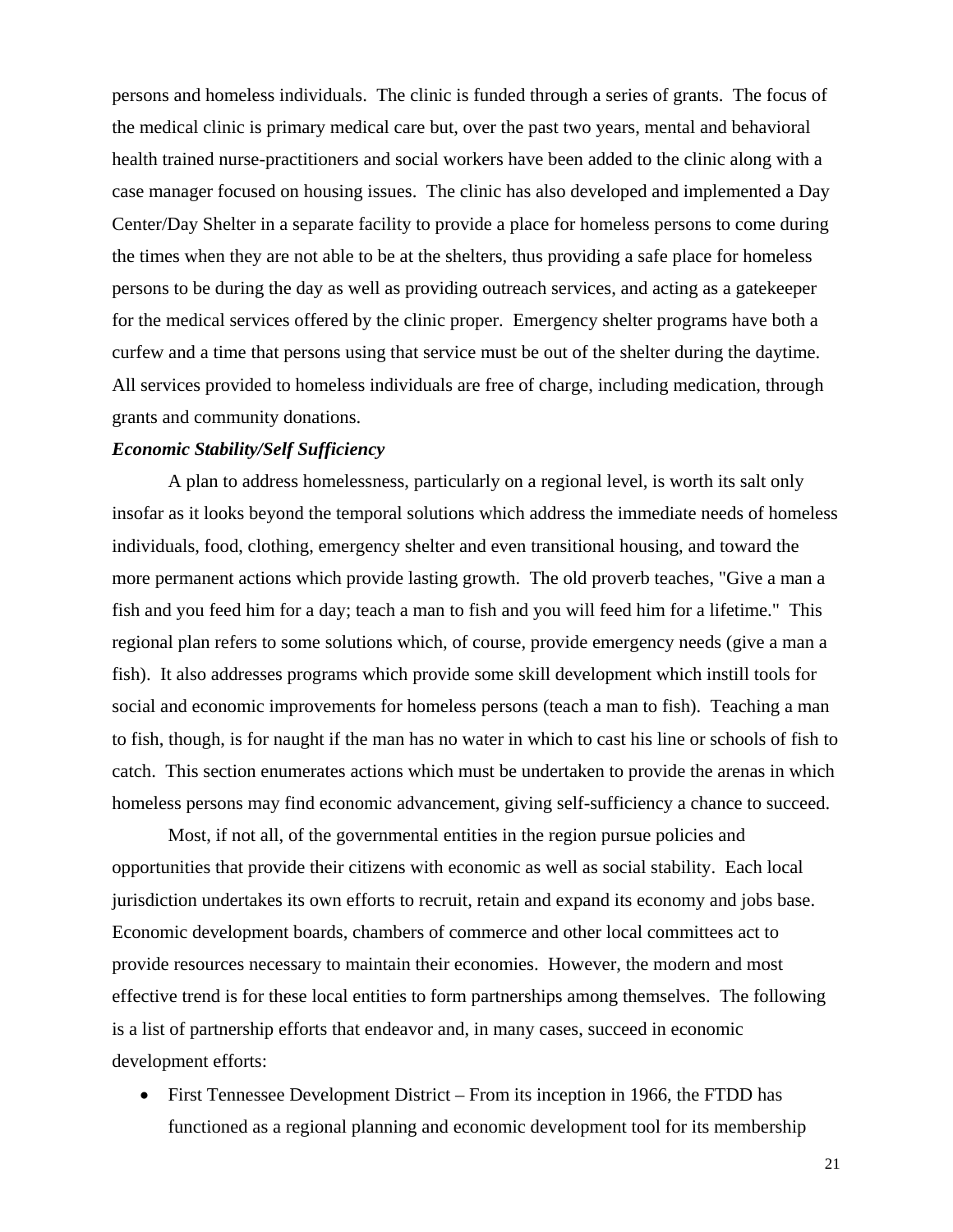which includes each county and municipality in the eight-county region. The eight counties include Carter, Greene, Hancock, Hawkins, Johnson, Sullivan, Unicoi and Washington. Staff of the FTDD provide technical assistance to member governments in economic development planning as well as preparation and administration of grants from Federal and State sources. These programs address the economic needs of the entire region, including those who are ready to make the transition from chronic homelessness to socially and economically improved permanence.

- NETWORKS NETWORKS Sullivan Partnership is a county-wide partnership of governments which acts as the economic development entity for those members. Activities include industrial recruitment, land development and marketing. These activities are geared toward expanding the jobs base in the region's most populous county.
- Northeast Tennessee Valley Regional Industrial Development Association Since the mid-1990's RIDA has served as the State of Tennessee's effort to support industrial development in the Tennessee Valley area of Northeast Tennessee and Southwest Virginia. The Tennessee Valley Authority also participates in and supports RIDA in its efforts. Member governmental jurisdictions served by RIDA benefit from jobs development, which has traditionally supported stable employment opportunities for regional citizens, including homeless persons.
- Regional Alliance for Economic Development The Regional Alliance for Economic Development is a partnership among the region's private industries and commercial interests. This alliance undertakes those economic development activities geared toward industries which support their own interests, as well as those which provide jobs especially available for entry-level workers.

These efforts, among others, are seen as providing lasting solutions for those chronic homeless who have the desire to move toward permanency in successful living.

#### *Re-entry Programs*

The need for re-entry programs for the at-risk and homeless population are well documented as part of the efforts by ARCH to identify contributing factors to the causes for repeated instances for homelessness among our at-risk population. Re-entry clients who access our housing and support services programs here in Northeast Tennessee usually are in one of two categories: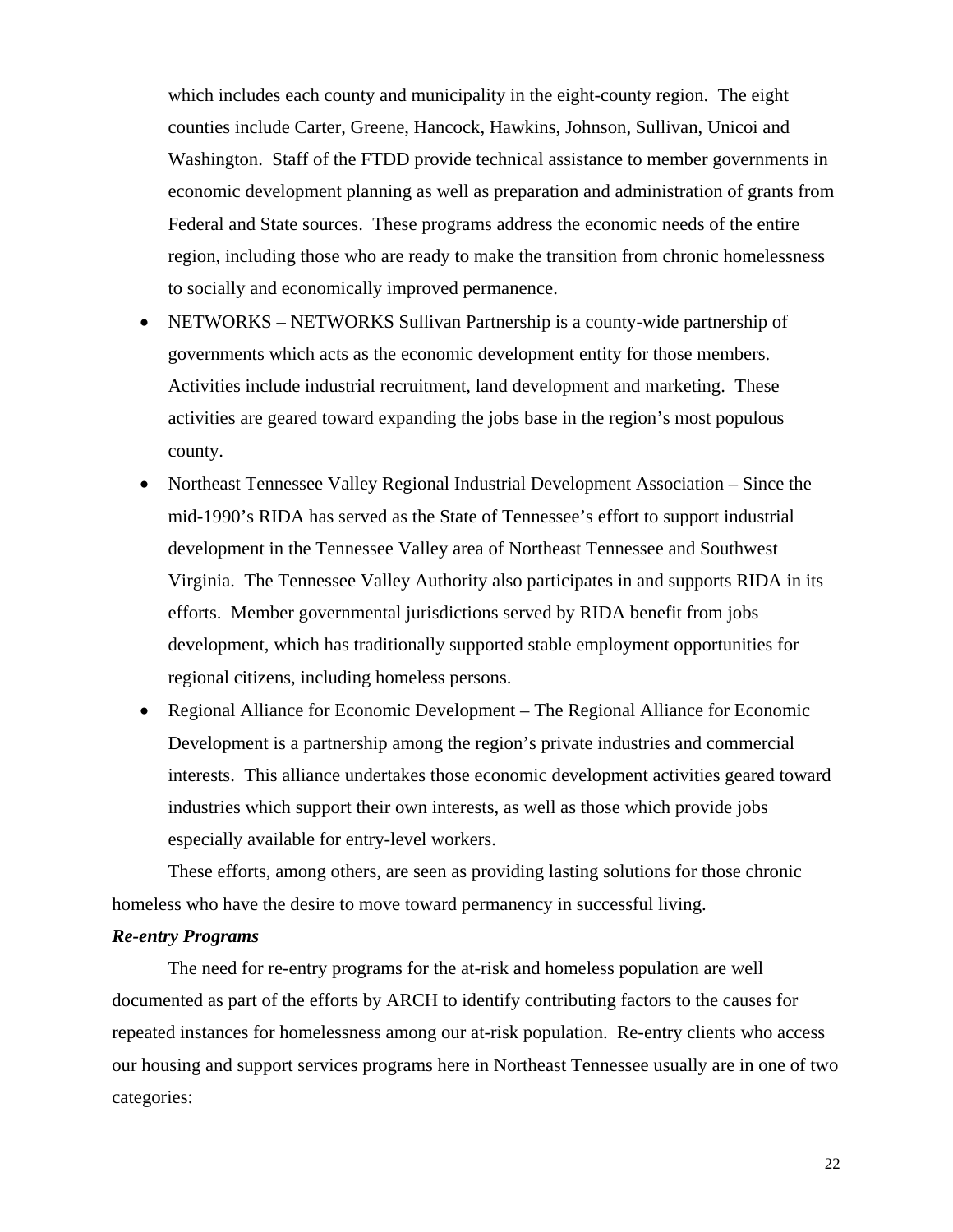- Those clients with serious and usually chronic substance abuse and alcohol abuse histories who are coming back to the community or are coming out of an extended local treatment program.
- Those who are coming out of or are continuing mental health treatment for one or more mental health diagnoses by a mental health care professional, or those who are coming back into the area from having been incarcerated either locally or in a facility outside our region.

In the cases involving clients who are coming out of treatment for substance and alcohol abuse or coming out of or continuing to be treated for a mental health diagnosis, the area provides re-entry programs through Frontier Mental Health, our regional mental health and substance abuse provider, Al-Anon for recovering alcoholics, and Narc-Anon for substance abuse clients. Also available to those coming from alcohol and substance abuse treatment programs are the following residential treatment facilities in the region: Magnolia Ridge operated by Frontier Health in Johnson City, The Manna House (male clients only) operated by Fairview Housing in Johnson City, the Hay House and Link House operated by Frontier Health in Kingsport, and Hope Haven (female only) and Haven of Rest (male only) in Bristol.

 There are currently no housing facilities in the region that specifically are designed to house and provide support services beyond the shelter and transitional housing stage for re-entry clients. ARCH is actively involved through their housing task force to look at the provision and development of more transitional and permanent housing for this segment of the at-risk population in our region, as well as education and enforcement regarding discrimination under the Fair Housing Act.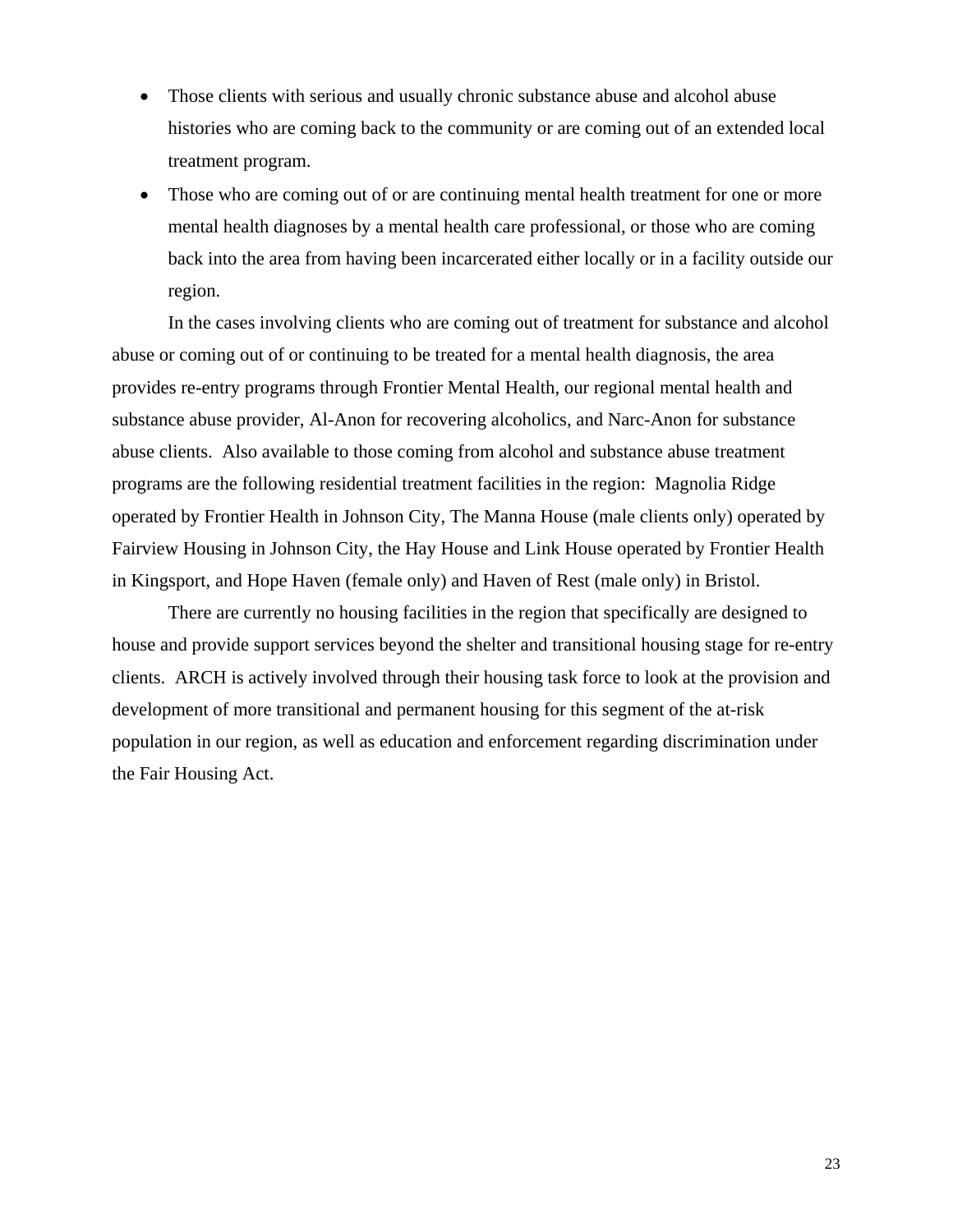# **CORDINATION OF SYSTEMS AND SERVICES**

#### *HMIS*

HMIS stands for Homeless Management Information System. It is both software and a data management approach to gathering accurate information about the nature of homelessness and housing resources in a community and the outcomes of the programs currently in place.

 This information allows individual agencies to examine their own programs to see where they are missing opportunities for service and, in an aggregate form, allows the group to do the same on a regional level. HMIS allows us to see how we are doing, what we are doing well and what we need to change, what needs we are not serving, and what the outcome of all these programs really is. In other words, when a homeless individual or family enters our network of care are they better off when they leave it? Why? Why not?

 HMIS is a requirement that must be maintained in order to continue accessing HUD funding through the CoC grant process. HMIS is designed to allow service providers to share information with the goals of:

- Reducing or eliminating duplication of services;
- Providing outcome measurements (are the programs working as intended?);
- Provide more accurate information about the homeless population to allow for more effective planning of services to meet needs efficiently;
- Provide information for gaps analysis to identify new programs or expansions of existing programs that are needed to keep people from falling through the cracks in the system and returning to the streets;
- Provide information needed for service providers to access state and Federal funding as well as information helpful for accessing funding from private foundations and corporate funding sources.

# *Continuum of Care*

The **Continuum of Care (CoC)** is a process sponsored by the U. S. Department of Housing & Urban Development (HUD) and has been created to address the needs of homeless individuals and families across the nation. Groups of faith-based and/or community-based organizations, service providers, businesses, housing authorities, healthcare entities, government entities, and individuals join together in coalitions from geo-areas of their own choosing to address the issue of homelessness across their self**-**defined region and in their communities. As a group, they work to understand:

• What is "homelessness"?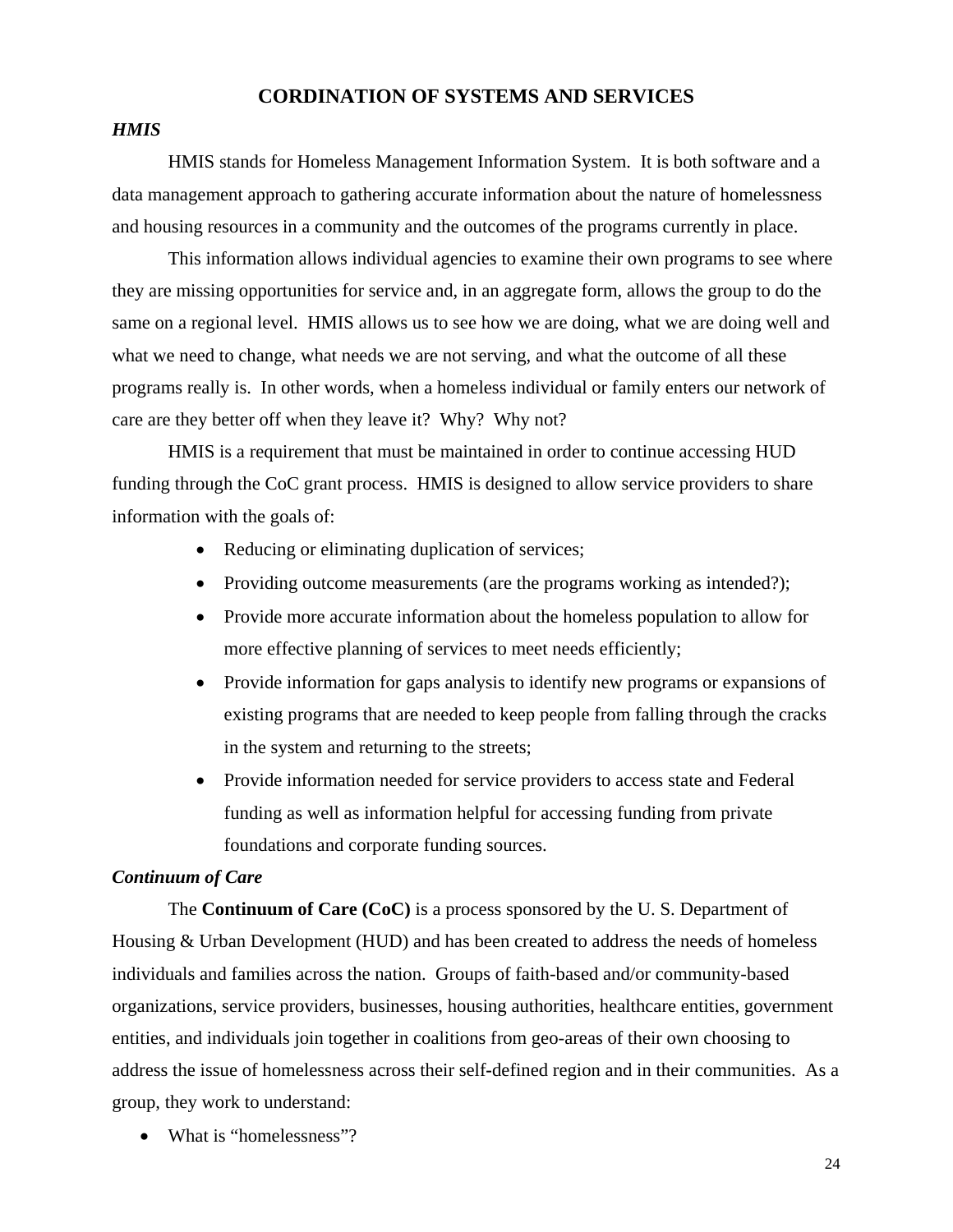- How many people are homeless in their defined region?
- What agencies exist that can address the shelter, food and other needs of the homeless?
- How many homeless people are now served by these agencies?
- What is the GAP the number of unserved homeless individuals?
- What services are not available or not sufficiently available?
- What services are duplicated?
- What resources are available to meet the defined needs?
- What resources need to be mobilized within the community or through grants?
- What can be done to raise the education level of the general public regarding the challenges facing homeless individuals and families in their communities?

**The Continuum (CoC)** then uses this information collectively to plan activities to deal with the specifics of the homeless situation in their area. Every year in the spring**,** HUD issues a SuperNOFA (Notice of Funding Availability) in the Federal Register. As part of that SuperNOFA**,** the Continuum of Care grant is offered to those coalitions that choose to apply. It is expected that the funds that are offered under the Continuum of Care grant be used to *supplement* other ongoing efforts being made through the coalitions' ongoing activities. The ultimate goal of these efforts is to move homeless individuals and families into stable, permanent shelter and to assist them in accessing mainstream and preventative resources, as opposed to emergency services, thus reducing the overall cost of services to the community.

The Appalachian Regional Coalition on Homelessness assumes the responsibility of compiling the annual CoC grant application to the U.S. Department of Housing & Urban Development (HUD). In essence, the application describes the extent of homelessness in the area, and the full "continuum of care" available to combat homelessness through local agencies and the participating organizations of the coalition including: street outreach, emergency shelter, transitional housing, permanent housing**,** case management, drug treatment**,** psychological counseling and medication**,** and more.

In the grant application, gaps in the existing service system are identified that fail to address the needs of homeless persons in the community. Based upon this analysis of the availability of services, the individual agencies apply for specific new programs, primarily transitional housing or permanent supportive housing, that can fill identified needs; programs that need continuation funding to maintain the current level of service; and programs that need to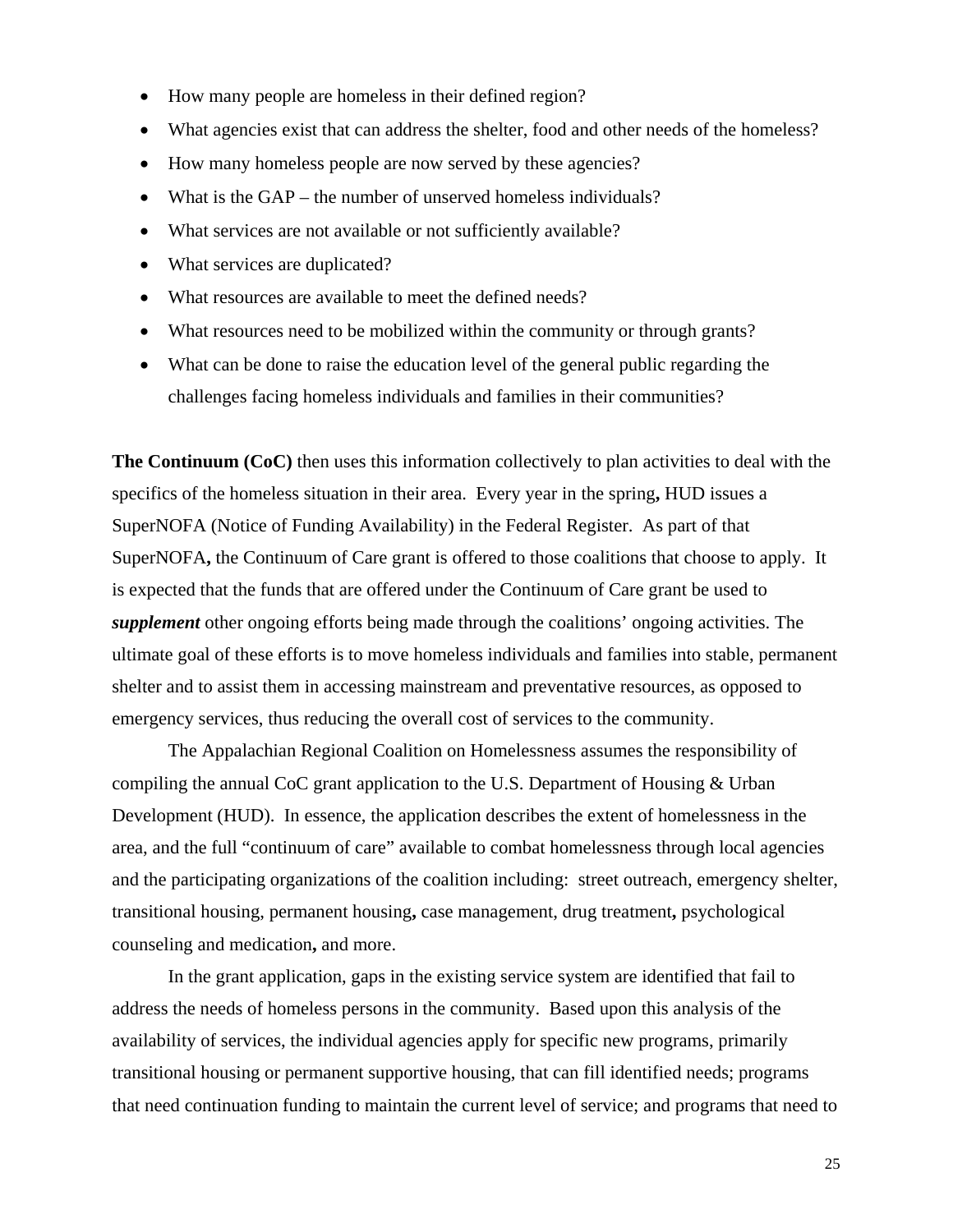be expanded to meet the actual level of need. Awardees work directly with HUD to administer the funds.

The domain, as presently defined by ARCH, consists of the following counties and communities:

| Carter County, TN  | Johnson County, TN    | City of Bristol, TN      |
|--------------------|-----------------------|--------------------------|
| Greene County, TN  | Sullivan County, TN   | City of Johnson City, TN |
| Hancock County, TN | Unicoi County, TN     | City of Kingsport, TN    |
| Hawkins County, TN | Washington County, TN |                          |

# *Northeast Tennessee/Virginia HOME Consortium*

The Northeast Tennessee/Virginia HOME Consortium is authorized under Title I of the Housing and Community Development Act of 1974, as amended. The Consortium includes the Cities of Bluff City (TN), Bristol (TN), Bristol (VA), Johnson City (TN), Kingsport (TN), Sullivan County (TN) and Washington County (TN). The Consortium was originally created and funded effective July 1, 2003. Prior to this time, HOME funds were received from the Tennessee Housing Development Agency (THDA). The Mission of the Northeast Tennessee/Virginia HOME Consortium is to identify gaps in housing and homeless services to determine the projects for which the Consortium will use its resources to address priority needs.

The 2005-2009 Consolidated Plan prepared for the U. S. Department of Housing and Urban Development identifies the following Affordable Housing priorities within the NE TN/VA Consortium area:

- The expansion of first-time homeownership opportunities for very low, low and moderate income households;
- Expand opportunities for very low to moderate income homeowners to rehabilitate their homes to correct major code violations and thus preserve their housing;
- Expand rental housing opportunities for very low to moderate income households;
- Develop transitional and special needs housing for at-risk households;
- Develop new single-family housing units within the Consortium;
- Assist in the expansion of support services for the at-risk population;
- Assist with economic development opportunities through the creation or expansion of job opportunities for low and moderate-income individuals.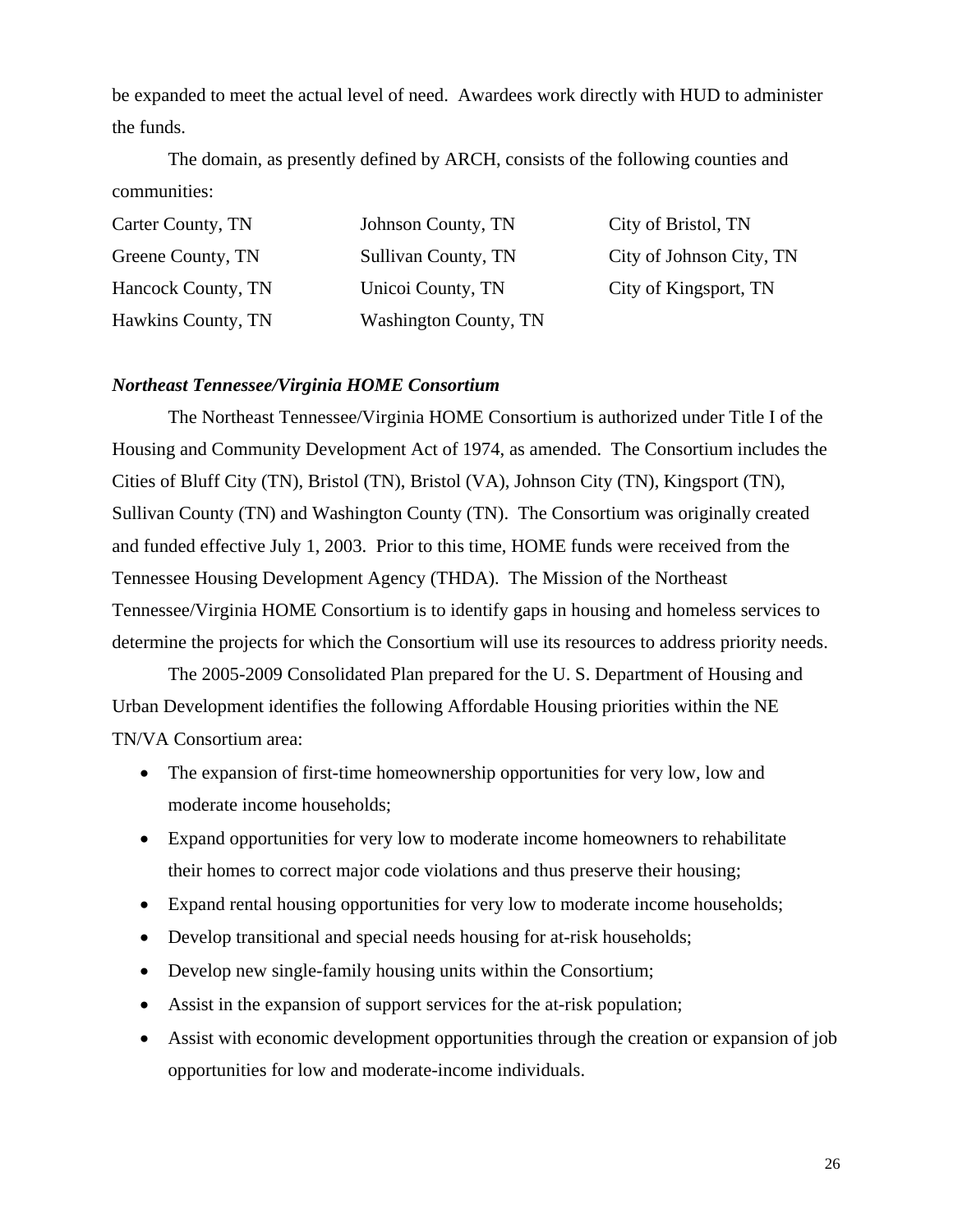The Office of Community Development for the City of Bristol, TN serves as the Lead Entity for the Consortium and is responsible for overseeing the development and implementation of the Consolidated Plan for the Consortium. Additionally, all members of the Consortium, as well as the First Tennessee Development District (FTDD), which acts as the administrative agent, provide information and feedback for the Plan.

## *Veterans*

The Veterans Administration has spent several billion dollars from its health care and benefit assistance programs to assist tens of thousands of homeless and at-risk veterans across the nation. To increase this assistance, VA conducts outreach to connect homeless veterans to both mainstream and homeless-specific VA programs and benefits. These programs strive to offer a continuum of services that include:

- Aggressive outreach to veterans living on the streets and in shelters who otherwise would not seek assistance;
- Clinical assessment and referral for medical treatment of physical and psychiatric disorders, including substance abuse;
- Long-term transitional residential assistance, case management and rehabilitation; and,
- Employment assistance and linkage with available income supports and permanent housing.

The VA has awarded more than 300 grants to public and nonprofit groups to assist homeless veterans in 50 states and the District of Columbia to provide transitional housing, service centers, and vans to provide transportation to services and employment.

The VA sponsors and supports national, regional and local homeless conferences and meetings, bringing together thousands of homeless providers and advocates to discuss community planning strategies and to provide technical assistance in such areas as transitional housing, mental health and family services, and education and employment opportunities for homeless veterans.

The VA's Health Care for Homeless Veterans Program (HCHV) operates at 134 sites across the nation, including Mountain Home located in our region, where extensive outreach, physical and psychiatric health exams, treatment, referrals, and ongoing case management are provided to homeless veterans with mental health problems, including substance abuse. This program assesses more than 40,000 veterans nationally each year.

 The VA's Domiciliary Care for Homeless Veterans (DCHV) Program provides medical care and rehabilitation in a residential setting on VA medical center grounds to eligible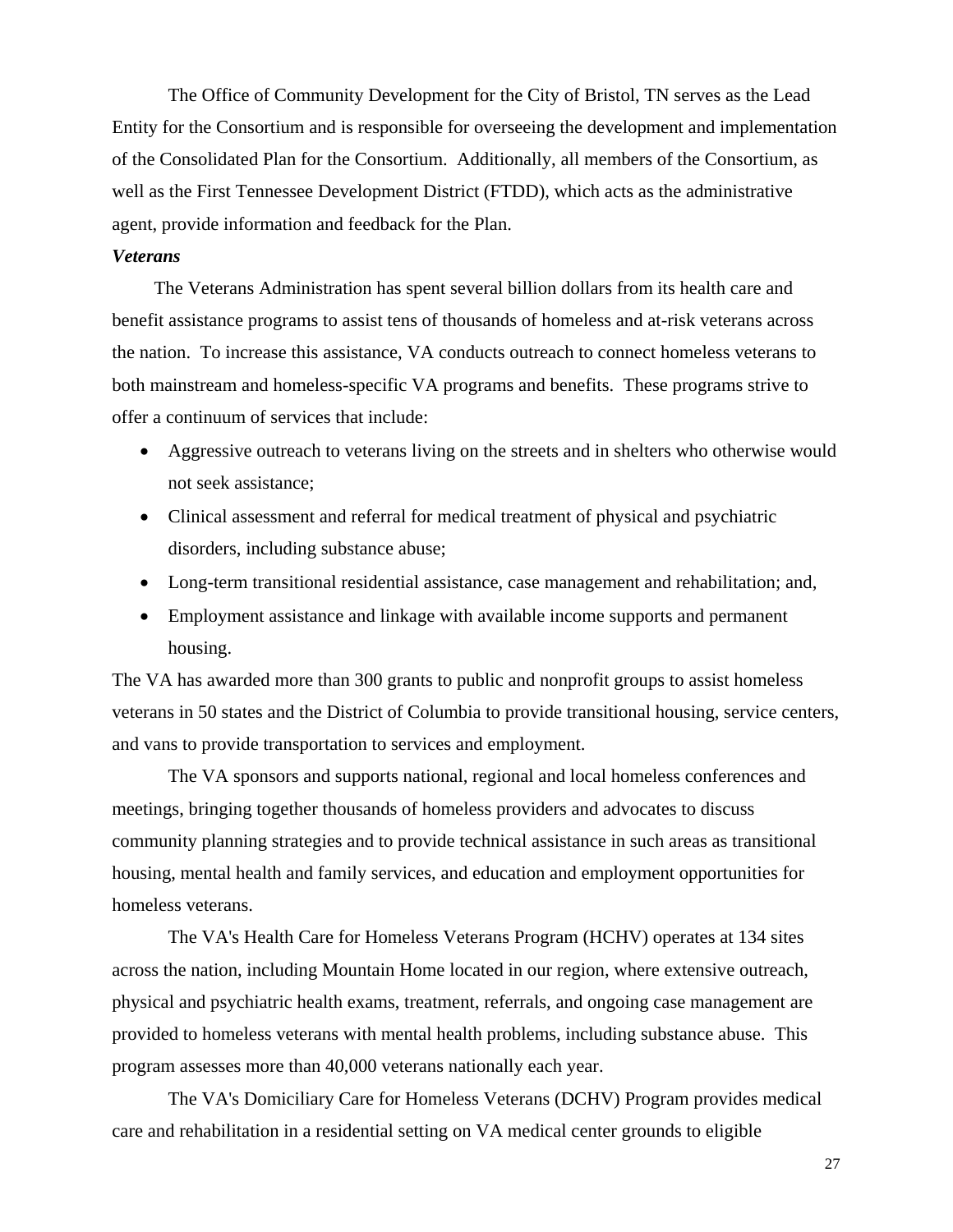ambulatory veterans disabled by medical or psychiatric disorders, injury or age and who do not need hospitalization or nursing home care. There are more than 1,800 beds available through the program at 34 sites across the nation, including more than 100 at Mountain Home in Johnson City. The program provides residential treatment to over 5,000 homeless veterans across the nation each year. Each domiciliary conducts outreach and referral; admission screening and assessment; medical and psychiatric evaluation; treatment, vocational counseling and rehabilitation; and post-discharge community support.

The Veterans Benefits Assistance at VA Regional Offices is provided by designated staff members who serve as coordinators and points of contact for homeless veterans. Homeless coordinators at VA regional offices provide outreach services and help expedite the processing of homeless veterans' claims. The Homeless Eligibility Clarification Act allows eligible veterans without a fixed address to receive VA benefits checks at VA regional offices. VA also has procedures to expedite the processing of homeless veterans' benefits claims. Last year over 25,000 homeless veterans received assistance and more than 3,800 had their claims expedited by VBA staff members.

The VA's Supported Housing Program allows VA personnel to help homeless veterans secure long-term transitional or permanent housing. They also offer ongoing case management services to help the veterans remain in housing they can afford. VA staff work with private landlords, public housing authorities and nonprofit organizations to find housing arrangements. Veteran service organizations have been instrumental in helping VA establish these housing alternatives nationwide. VA staff at 23 Supported Housing Program sites across the nation helped homeless veterans find over 1,600 transitional or permanent beds in the community.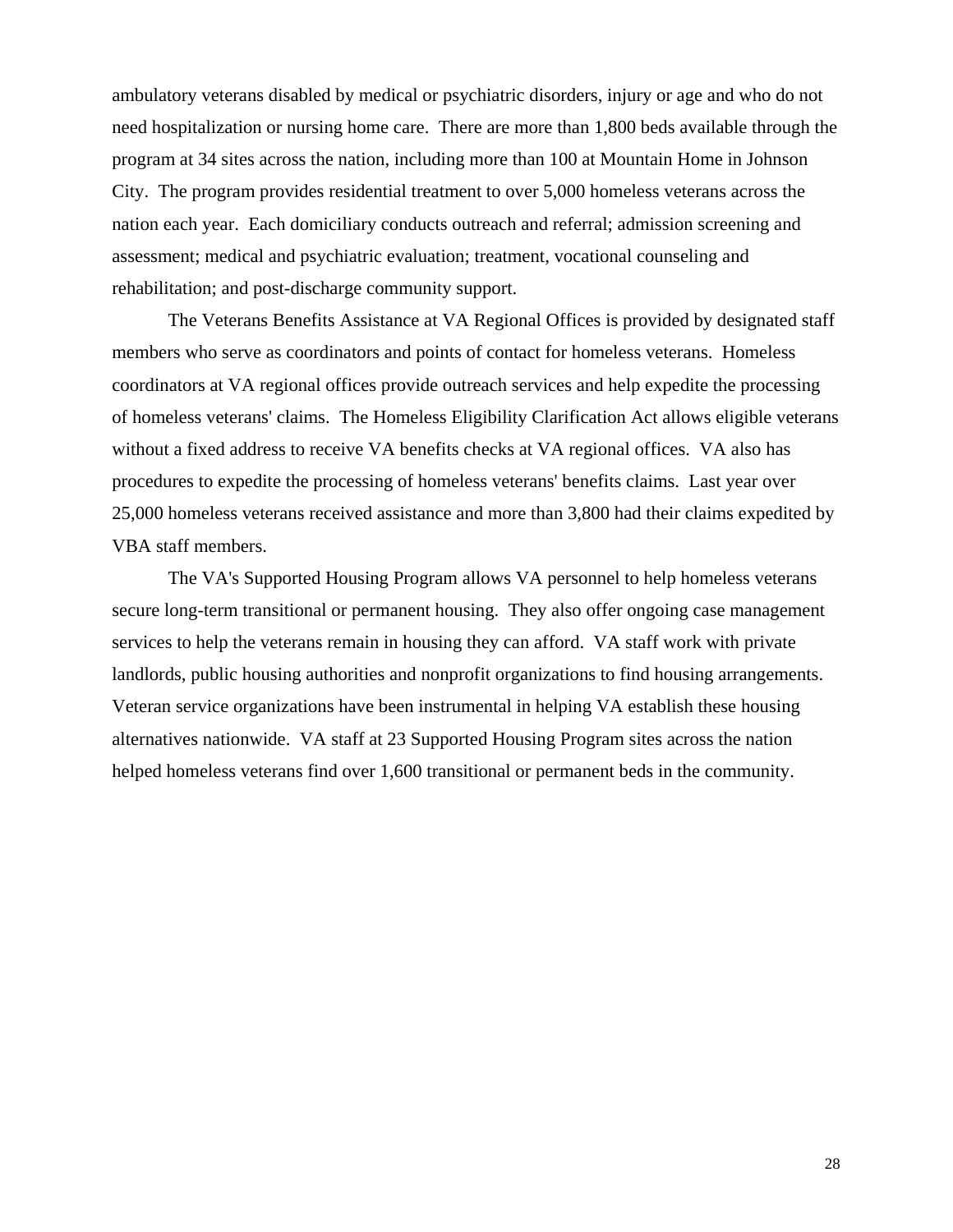# **GOALS AND OBJECTIVES**

 In 2003, the following goals to address chronic homelessness were identified by the Appalachian Regional Coalition on Homelessness:

- Develop a financially stable and effective regional Continuum of Care addressing homeless issues in a coordinated regional manner as part of a partnership between the public and private sectors;
- Implement an HMIS system across the region to coordinate shelter activities, gather data vital to planning and program performance evaluation, target services, and to remain competitive for HUD funding;
- Bring the total number of Transitional Housing units to 100;
- Create 100 Permanent Housing units dedicated to homeless persons;
- Promote a holistic approach to homelessness encompassing not only shelter/housing but also supportive services, prevention, employment, education, transportation, health care, discrimination, and other issues acting as either contributing factors or as barriers;
- Increase public awareness of homelessness in this region
- Reduce the number of chronic homeless individuals by half within 5 years, not by relocation but by moving persons into safe, decent, and stable housing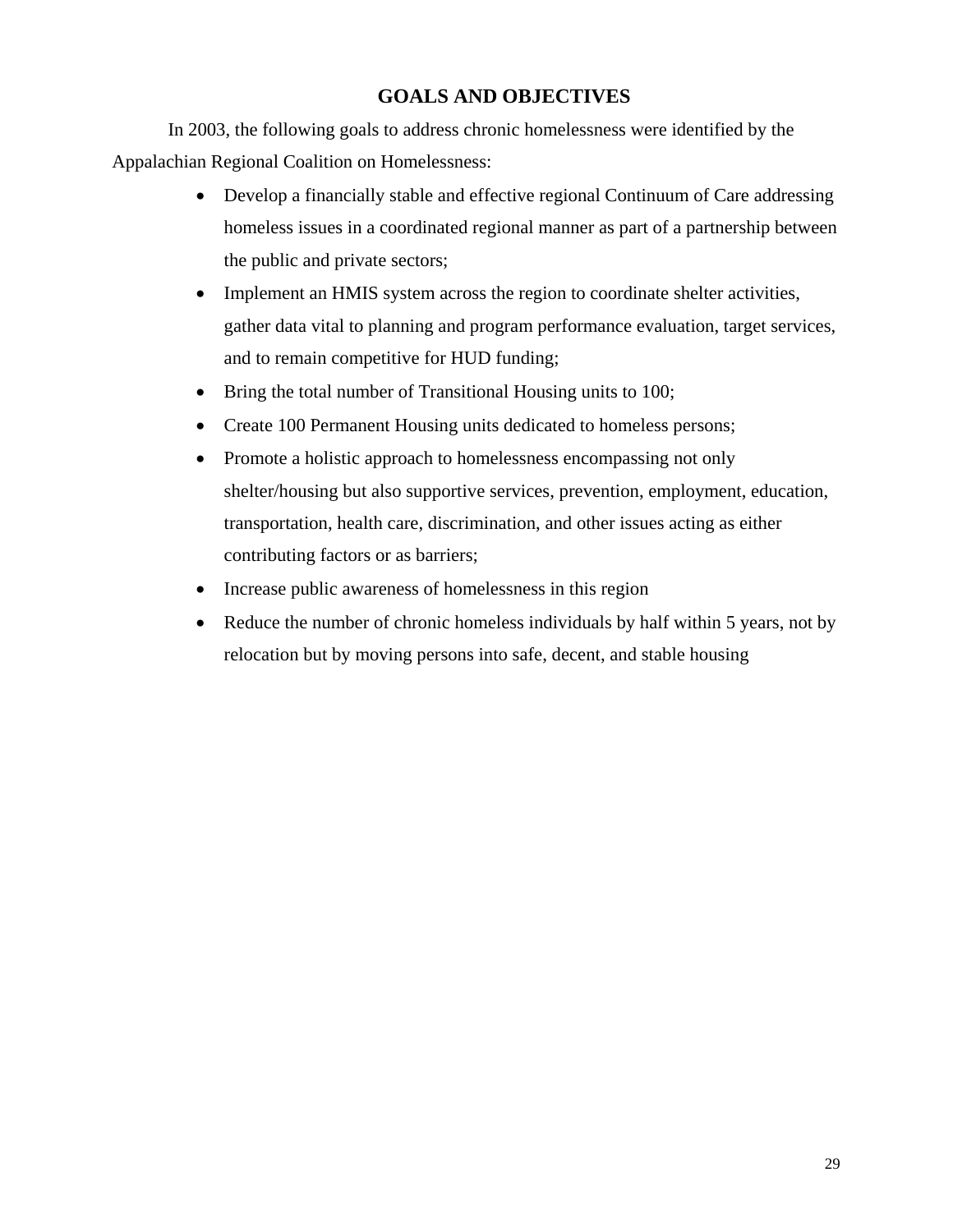# **SUMMARY**

 While the systems can be changed to prevent homelessness and shorten the experience of homelessness, ultimately people will continue to be threatened with instability until the supply of affordable housing is increased; incomes of the poor are adequate to pay for necessities such as food, shelter and health care and disadvantaged people can receive the services they need. Attempts to change the homeless assistance system must take place with the context of larger efforts to help very poor people.

 The U. S. Department of Housing and Urban Development identifies the Objective of Suitable Living Environment and the Outcome of Availability/Accessibility when addressing funding to alleviate homelessness.

 While it may not be possible to end homelessness entirely, it is possible to, as stated in the mission statement of the Appalachian Regional Coalition on Homelessness, "End homelessness, *as currently experienced*, in our region". (emphasis added) It has been demonstrated time and time again that when we as a region decide that something is important to us and we come together and work together towards a common goal that we not only achieve that goal but do so very successfully. The challenge, then, is to make the issue of homelessness and particularly chronic homelessness such an issue and such a decision.

 As part of this commitment to end chronic homelessness, to break the cycle of homelessness and move people from hopelessness and despair back into housing and opportunity, we will:

- Nurture and grow ARCH as a regional coalition,
- Support the implementation of a regional HMIS system,
- Promote development of affordable housing
- Encourage economic development
- Meet the challenge of homelessness
- Educate the general public about homelessness
- Develop new and innovative strategies to address homelessness
- Increase the Transitional Housing and Permanent Housing across the region